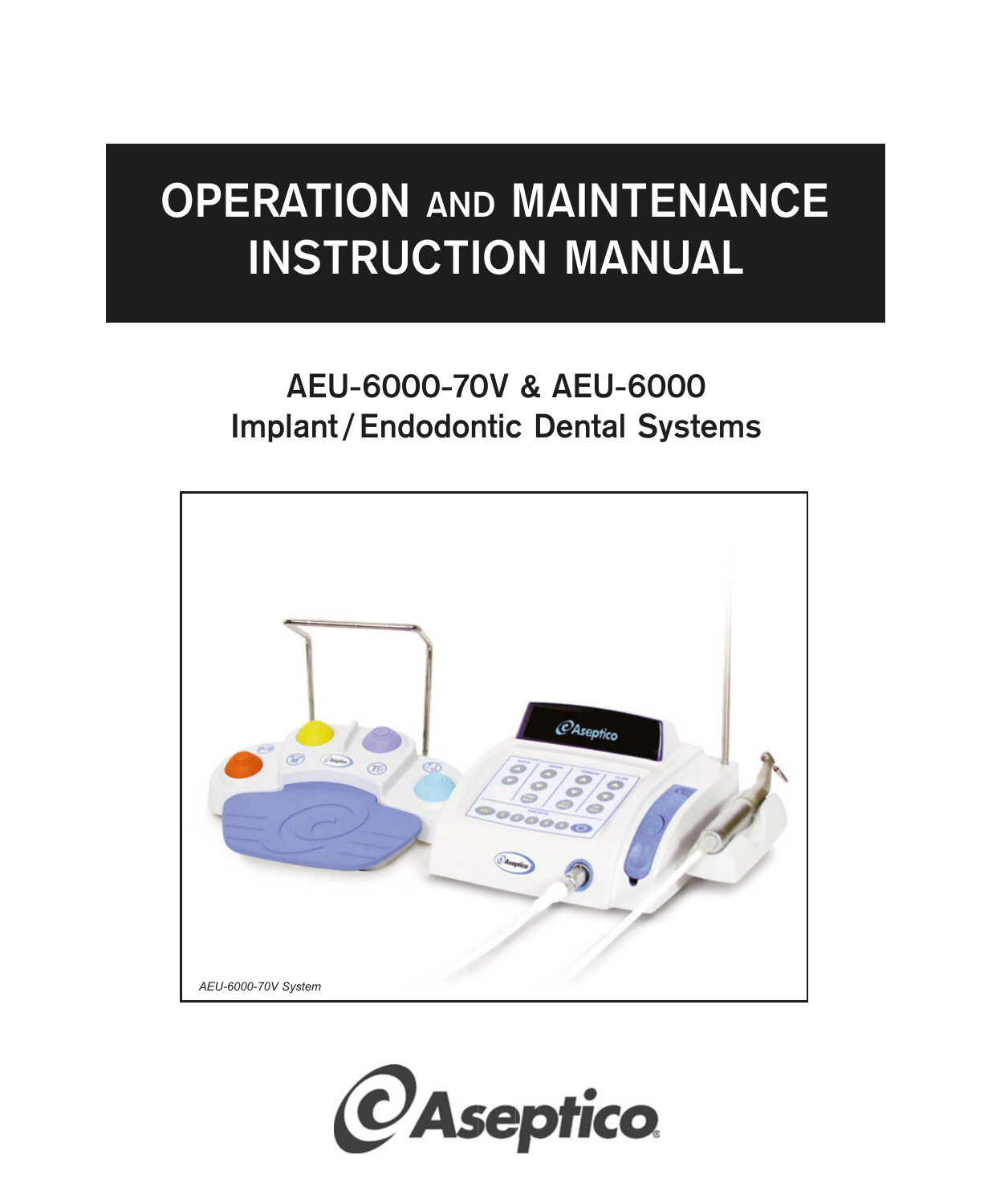## **TABLE OF CONTENTS:**

## **CLASSIFICATIONS:**

- Class I Equipment
- Type B Equipment
- Ordinary Equipment degree of protection against ingress of water
- Not suitable for use in the presence of a flammable anesthetic mixture with air or with oxygen or nitrous oxide.



CONFORMS TO UL STD 60601-1; CERTIFIED TO CSA STD C22.2 NO. 601.1



P.O. Box 1548 • Woodinville, WA 98072 8333 216<sup>th</sup> Street S.E. Woodinville, WA 98072 International (425) 487-3157 • Toll Free(800) 426-5913 www.aseptico.com • info@aseptico.com

#### **Manufacturer**





**Tower Business Centre, 2nd Flr.** Tower Street, Swatar, BKR 4013 Malta

## **INDICATIONS FOR USE:**

The AEU-6000-70V & AEU-6000 are drive systems for instruments and tools used in dentistry for implant/surgical procedures and endodontic procedures. The systems include an irrigation supply and a wide range of user controls designed to provide precision drilling during osteotomy preparation and implant placement, or endodontic therapy.

## **EXPECTED SERVICE LIFE:**

Seven years.

## **ESSENTIAL PERFORMANCE:**

This device does not have ESSENTIAL PERFORMANCE as defined in IEC 60601-1.

#### **RX: FEDERAL LAW RESTRICTS THIS DEVICE TO SALE BY OR ON THE ORDER OF A DENTIST**

INFORMATION CONCERNING THE ACCURACY AND PRECISION OF THIS PRODUCT MAY BE OBTAINED UPON REQUEST BY CONTACTING ASEPTICO AT THE ADDRESS SHOWN ON THIS PAGE.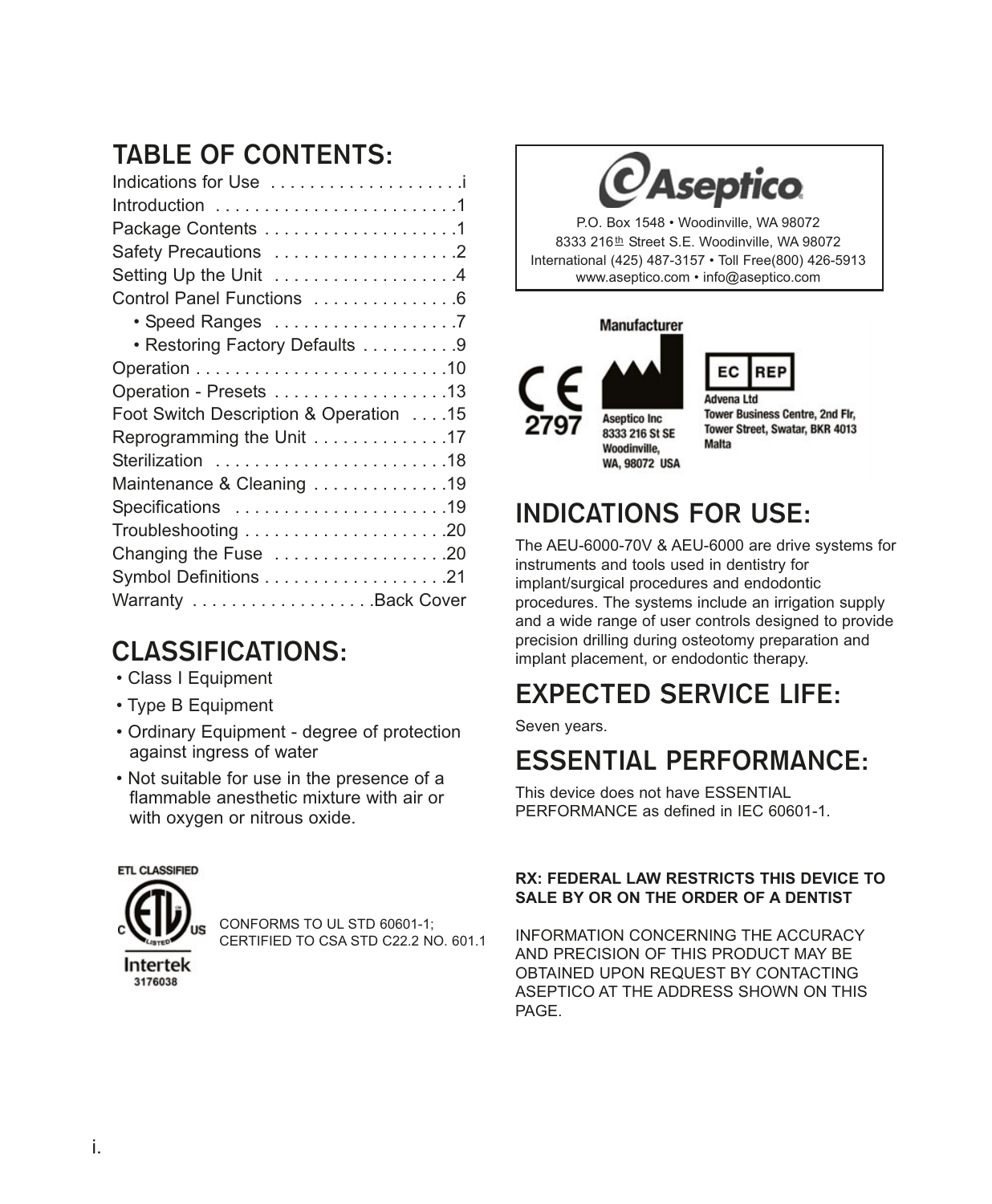Your new Aseptico AEU-6000-70V & AEU-6000 Systems are two of the finest dualfunction implant/endodontic motor systems available to the dental profession. The systems combine a powerful brushless 40,000 RPM motor with a wide range of handpiece ratios and precision torque controls to make the perfect dental systems for both implant and endodontic applications. The AEU-6000-70V is equipped with a multifunction foot control and the AEU-6000 comes with a basic On/Off foot switch.

*Congratulations!*

This System is engineered to provide many years of reliable service. Please read the instructions provided in this manual to receive the best and longest service from your Aseptico equipment.

Separate manuals may be provided to cover the operation and maintenance of handpieces or other accessories for your unit.

## **PACKAGE CONTENTS:**

- Electronic Control Console, P/N 120351
- AE-230M-40 Autoclavable 40K Brushless Micromotor
- Autoclavable Motor Holder, P/N 461561, with Attaching Bracket, P/N 461816
- AE-70V2 Variable Speed Foot Control (AEU-6000-70V only)
- AE-7PM On/Off Foot Control (AEU-6000 only)
- AE-23 Autoclavable Irrigation Tubing Set
- AE-23-PUMP Peristaltic Pump Tubing Set (10 Pieces)
- AHP-07K Cannula Clip Set w/ Y-connector
- Irrigation Bag Hanger Rod, P/N 461541
- Power Cord

## **PURCHASED SEPARATELY:**

- AHP-85MB-X or AHP-85MB-CX 20:1 Mont Blanc® Reduction Contra-Angle Handpiece
- AHP-85P-I 20:1 Impulsion® Reduction Contra-Angle Handpiece
- AHP-64 1:1 Straight Handpiece
- AHP-77W 1:2 Speed Increasing Handpiece
- AHP-65TI 1:3 Speed Increasing Handpiece
- AHP-71TI 1:5 Speed Increasing Contra-Angle Handpiece
- AHP-88MN 8:1 Reduction Latch-Head Contra Angle Handpiece
- AHP-88MNP 8:1 Reduction Push-Button Head Contra Angle Handpiece
- Replacement AE-23 Autoclavable Irrigation Tubing Set
- Replacement AE-23-PUMP Peristaltic Pump Tubing (10 Pieces)
- Replacement AE-23-BOT Autoclavable Irrigation Tubing Set for Bottles
- MC-6000 Memory Card

*Mont Blanc® and Impulsion® are registered trademarks of Anthogyr.*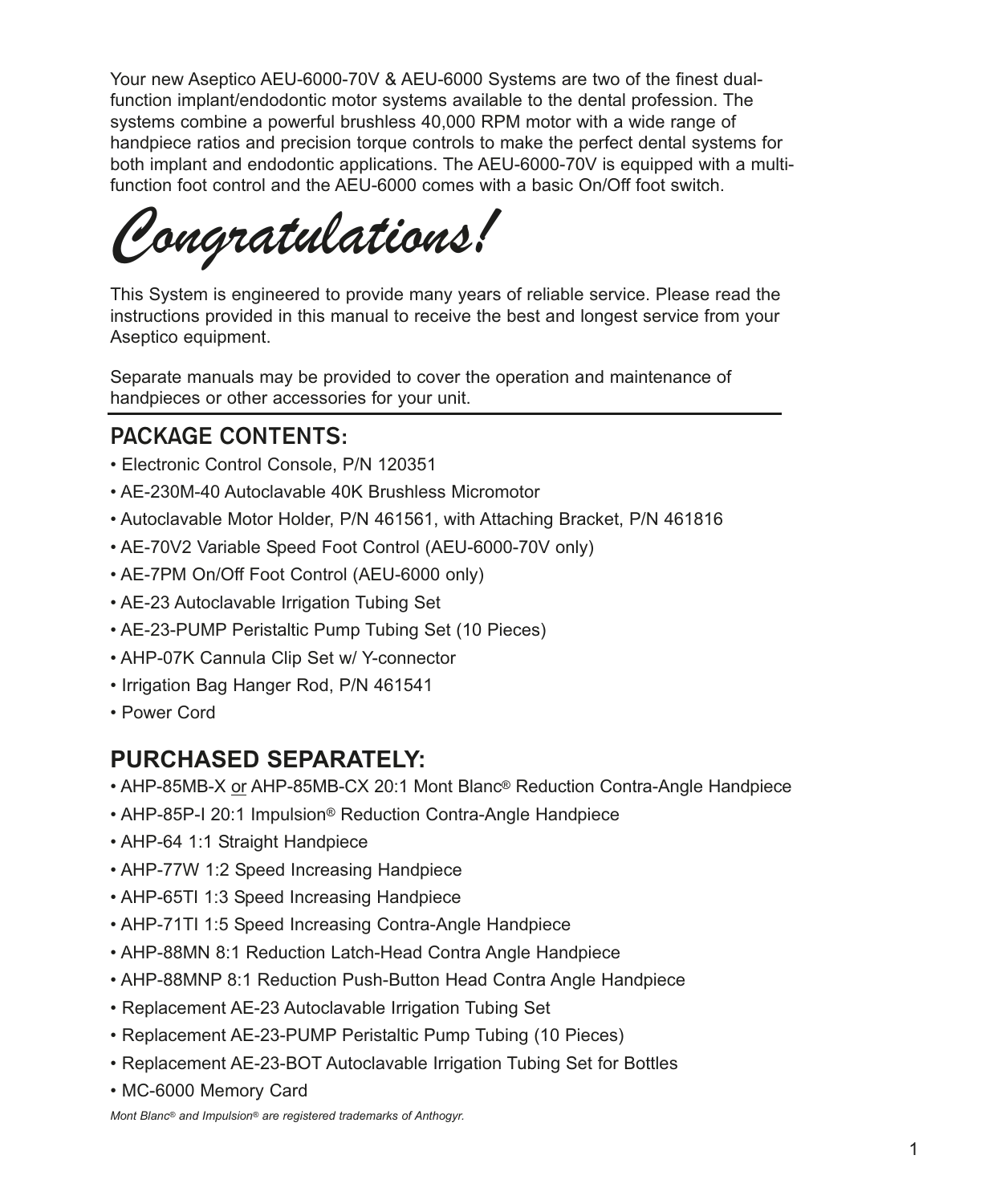To prevent injury to people and damage to property, please heed relevant warnings and remarks. They are marked as follows:

**WARNING:** Serious injury or death may result if ignored. **CAUTION:** Damage to property or the environment may result if ignored. **NOTE:** Important additional information and hints.



## **SAFETY PRECAUTIONS:**

Aseptico accepts no liability for direct or consequential injury or damage resulting from improper use, arising in particular through the non-observance of the operating instructions, or improper preparation and maintenance of this product.

- **WARNING:** The Systems are supplied Non-Sterile! Before first use, and before each patient use thereafter, sterilize specified components as recommended in the Sterilization and Maintenance section.
- **WARNING:** Use for intended purposes only. Failure to observe the operating instructions may result in the patient or user suffering serious injury or the the product being damaged, possibly beyond repair. Before using this product, make sure that you have studied and understood the operating instructions.
- **CAUTION:** Federal law restricts this device to sale by or on the order of a dentist.
- **CAUTION:** Use of other dental accessories or sub-assemblies from third-party manufacturers is the sole responsibility of the user.
- **CAUTION:** All repairs are to be performed by authorized Aseptico service personnel only.
- **WARNING:** Always follow these guidelines when operating the unit: • Never touch drills, burs, files, or other handpiece tips when they are still rotating. • Handpieces should only be attached when the motor has stopped running.
- **WARNING:** Do not install where there is a risk of an explosion. The Systems are not intended for operation in the presence of flammable anesthetics or gases.
- **WARNING:** All handpieces have inherent inefficiencies that can lead to torque variations. Routine calibration is recommended, even if using the same handpiece or whenever a handpiece is changed. If further verification of torque accuracy is desired, then it is suggested that a torque wrench be used.
- **WARNING:** Always comply with the handpiece and implant/file manufacturers' instructions regarding maximum speeds, torques, forward and reverse directions, and use of all instrumentation, drills, burs, etc., used in endodontics, implantology, and other oral surgery applications.
- **CAUTION:** The irrigation supply system is designed for use with a saline solution or sterile water. For implants, use only suitable irrigants as recommended by the manufacturer's instructions.
- **CAUTION:** Connect mains power cable to a properly grounded outlet only.
- **CAUTION:** The motor is sensitive to shock and may be damaged if dropped or impacted against a hard surface.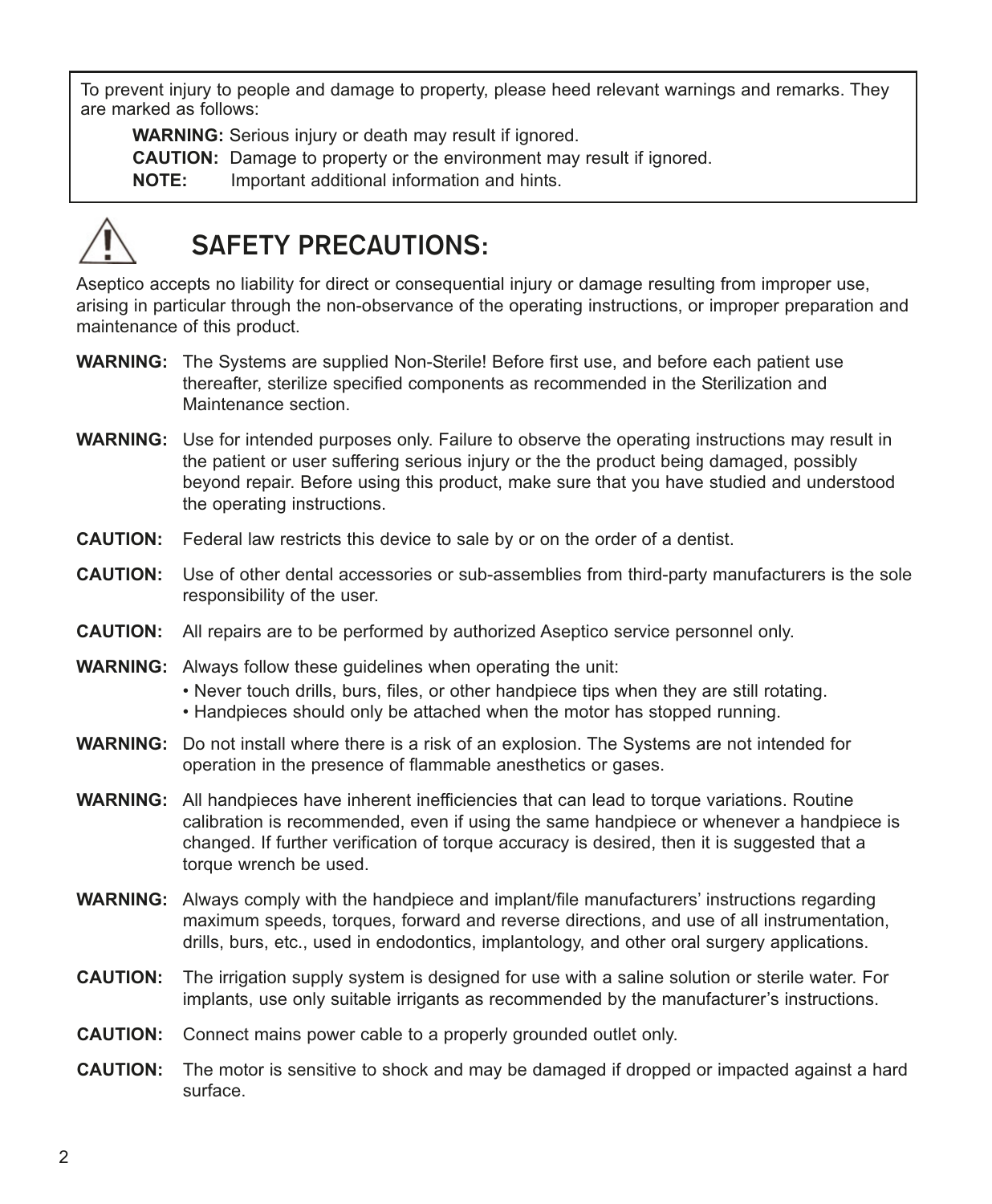**WARNING:** Do not disassemble or alter the System motor, console, or foot switch.

- **CAUTION:** Use only appliance cord Type C13,10A per IEC / EN 60320-1. Note: North America, Denmark, Australia, and New Zealand may require hospital grade plugs. Consult local codes.
- **WARNING:** Never use damaged or worn files as they may separate in the root canal.
- **CAUTION:** Never connect or disconnect the bag spike to the irrigation bag over the console. Water spilled onto the console can damage the unit.
- **CAUTION:** It is recommended to always have the patient wear a rubber dam during endodontic procedures.
- **WARNING:** Using a different 20:1 handpiece from that indicated on the System display can cause significant under- or over-torque.
- **WARNING:** Use of this equipment adjacent to or stacked with other equipment should be avoided because it could result in improper operation. If such use is necessary, this equipment and the other equipment should be observed to verify that they are operating normally.
- **WARNING:** Use of accessories, transducers and cables other than those specified or provided by the manufacturer of this equipment could result in increased electromagnetic emissions or decreased electromagnetic immunity of this equipment and result in improper operation.
- **WARNING:** Portable RF communications equipment (including peripherals such as antenna cables and external antennas) should be used no closer than 30 cm (12 inches) to any part of the unit, including cables specified by the manufacturer. Otherwise, degradation of the performance of this equipment could result.
- **NOTE:** Any malfunction or deterioration in the characteristics and/or performance of this device, as well as any inadequacy in its labelling or the instructions for use which might lead to or might have led to the death of a patient or user or to a serious deterioration in his state of health (e.g. Serious Adverse Event); this information shall be reported immediately to Aseptico Inc. and/or the Authorized Representative (within the European Union).

**ELECTROMAGNETIC COMPATIBILITY:** This equipment meets all requirements for safety and performance, related to Electromagnetic Compatibility Standard IEC 60601-1-2:2014.

NOTE: The EMISSIONS characteristics of this equipment make it suitable for use in industrial areas and hospitals (CISPR 11 class A). If it is used in a residential environment (for which CISPR 11 class B is normally required) this equipment might not offer adequate protection to radio-frequency communication services. The user might need to take mitigation measures, such as relocating or re-orienting the equipment.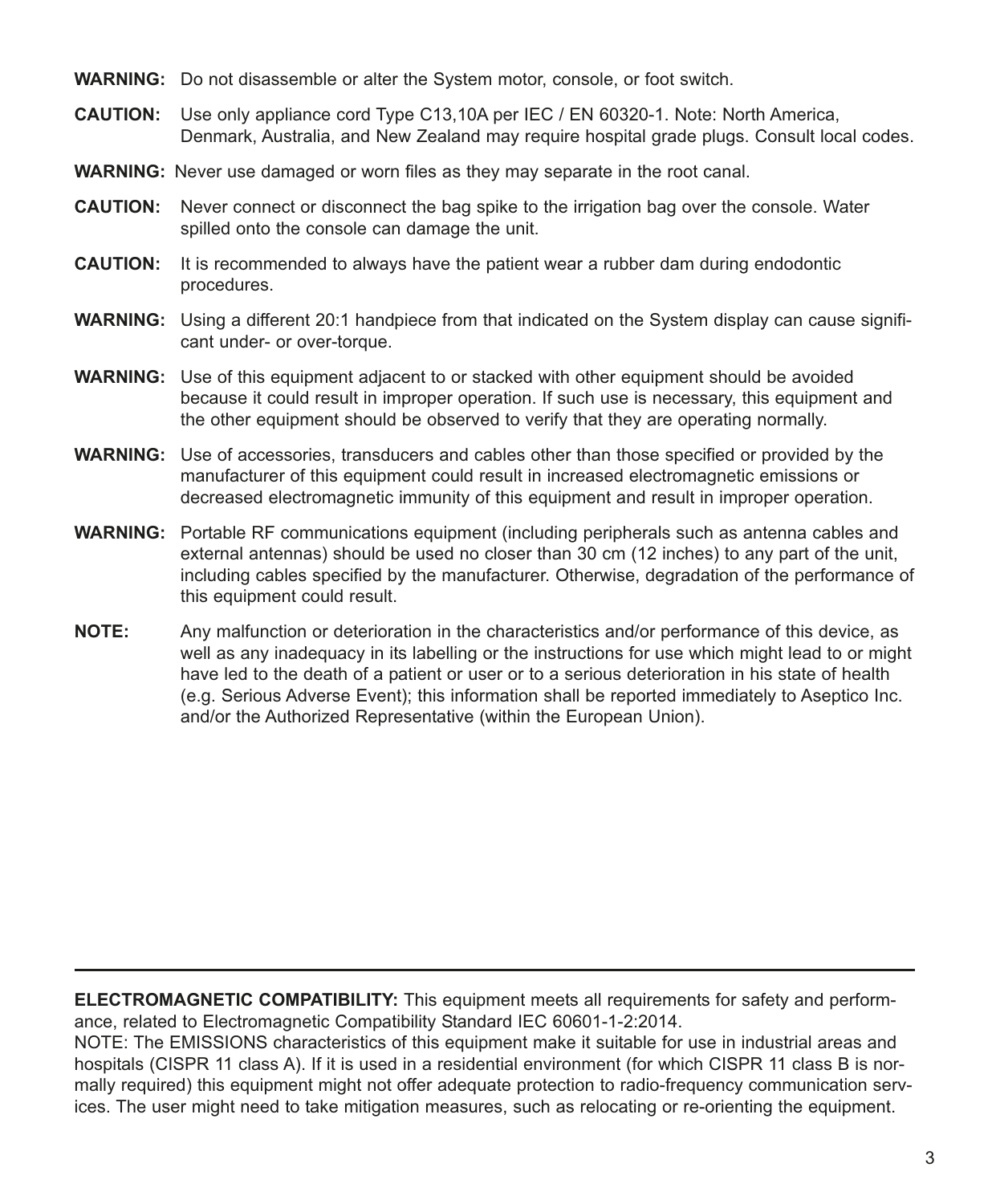## **SETTING UP THE UNIT:**

- **1.** Unpack the Console.
- **2.** The autoclavable Motor Cradle can be attached to either side of the Console or placed flat on any adjacent tabletop surface or tray. To install the Cradle, mount the Cradle Bracket into the holes provided on the bottom of the Chassis with the two screws provided (see Figure 1). Align the slot on the bottom of the Cradle with the mounting rail on the Bracket and snap into place.
- **3.** Attach the remote power cord to the back of the console (see Figure 2) and plug into a hospital-grade grounded electrical receptacle.

*Fig.1 - Motor Cradle Bracket Installation* CRADLE **C** BRACKET  $\perp$ **MOUNTING SCREWS** ô **A** 

Confirm that the type of cord plug cap is correct for the country of usage and carries the proper certification markings.

**4.** Connect the AE-230M-40 Motor/Cord to the receptacle on the lower right front of the console (Figure 3) by aligning the red dot on the cord connector with the arrow at the top of the receptacle, then gently pushing the connector straight in to lock into place. Remove cord by pushing inward slightly on the strain relief, then grasping connector body near the red dot and pulling the connector straight out of receptacle.



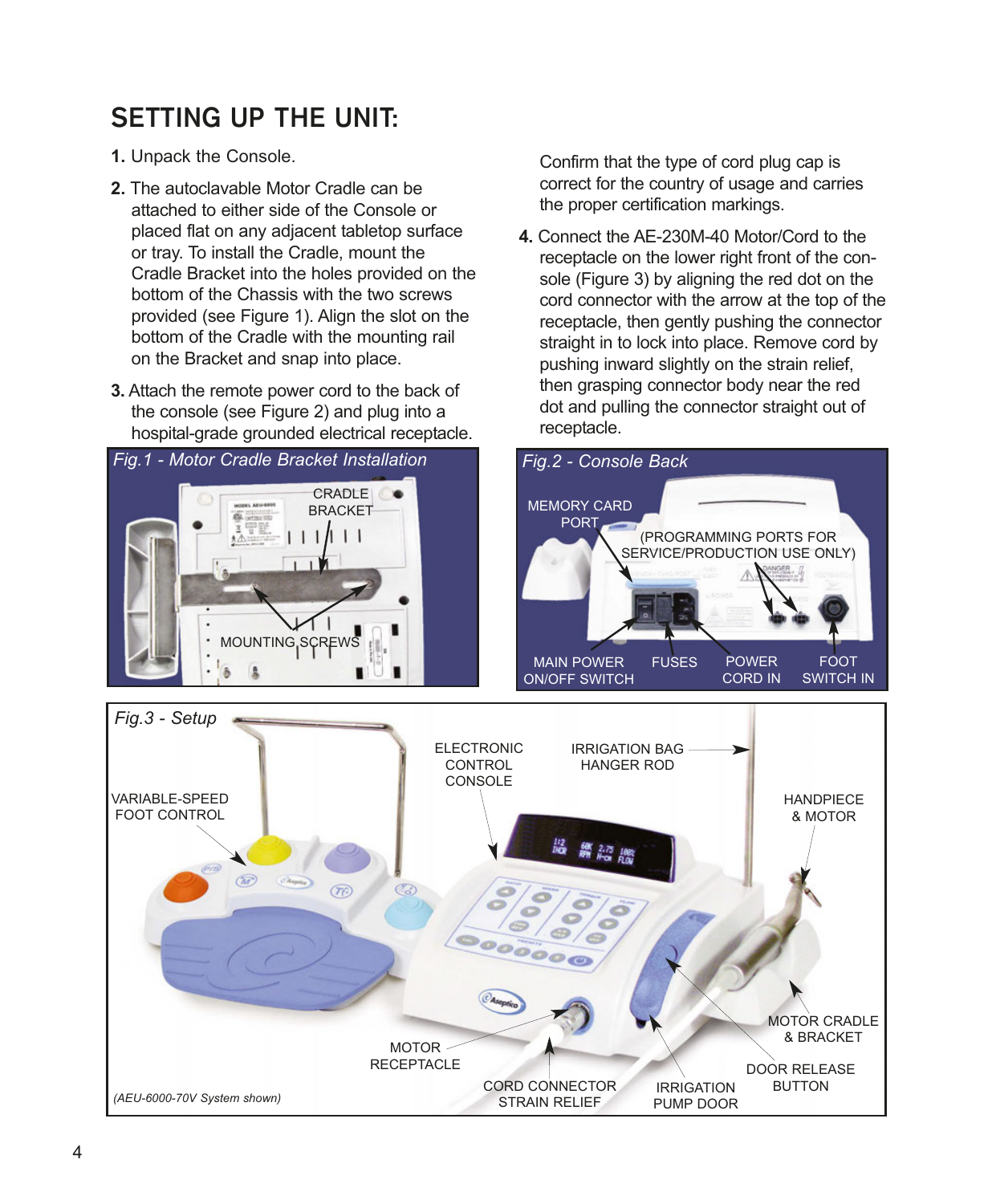**5.** Attach the appropriate "E-Type" handpiece to the motor as shown in Figure 4.



- **6.** Insert bag hanger rod into socket on the top of the unit. Note keyway in slot.
- **7.** Attach the supplied foot control to the connector on the back of unit marked "Footswitch" (see Figure 2). Refer to page 15 for foot control descriptions and operation.
- **8.** Install irrigation tubing set into pump door as described below (see Figure 5):

**CAUTION:** Never connect or disconnect the bag spike to the irrigation bag over the console. Water spilled onto the console can damage the unit.

**a.** Open pump door by pressing on door release button.

- **b.** Install Pump Tubing Assembly into pump door as shown in Figure 5. Install tubing connector into the slot located on the back end of pump door. Then, pull the Luer connector toward the front end of door and slide connector into the slot located on the front of the pump door.
- **c.** Grasp Luer connector and gently pull outwards, then close and latch the pump door. Slowly release tension on the Luer connector and allow the O-Ring to seat against the outside of the case as shown in Figure 5. Ensure that the tubing is not pinched.
- **d.** Route the remaining length of tubing to the handpiece and connect to the irrigation accessory tubing provided with the handpiece. Secure the tubing to the motor cord with clip set provided.
- **e.** Remove the protective cover from the irrigation bag and insert the bayonet into the I.V. port. Hang the bag from the hanger rod.

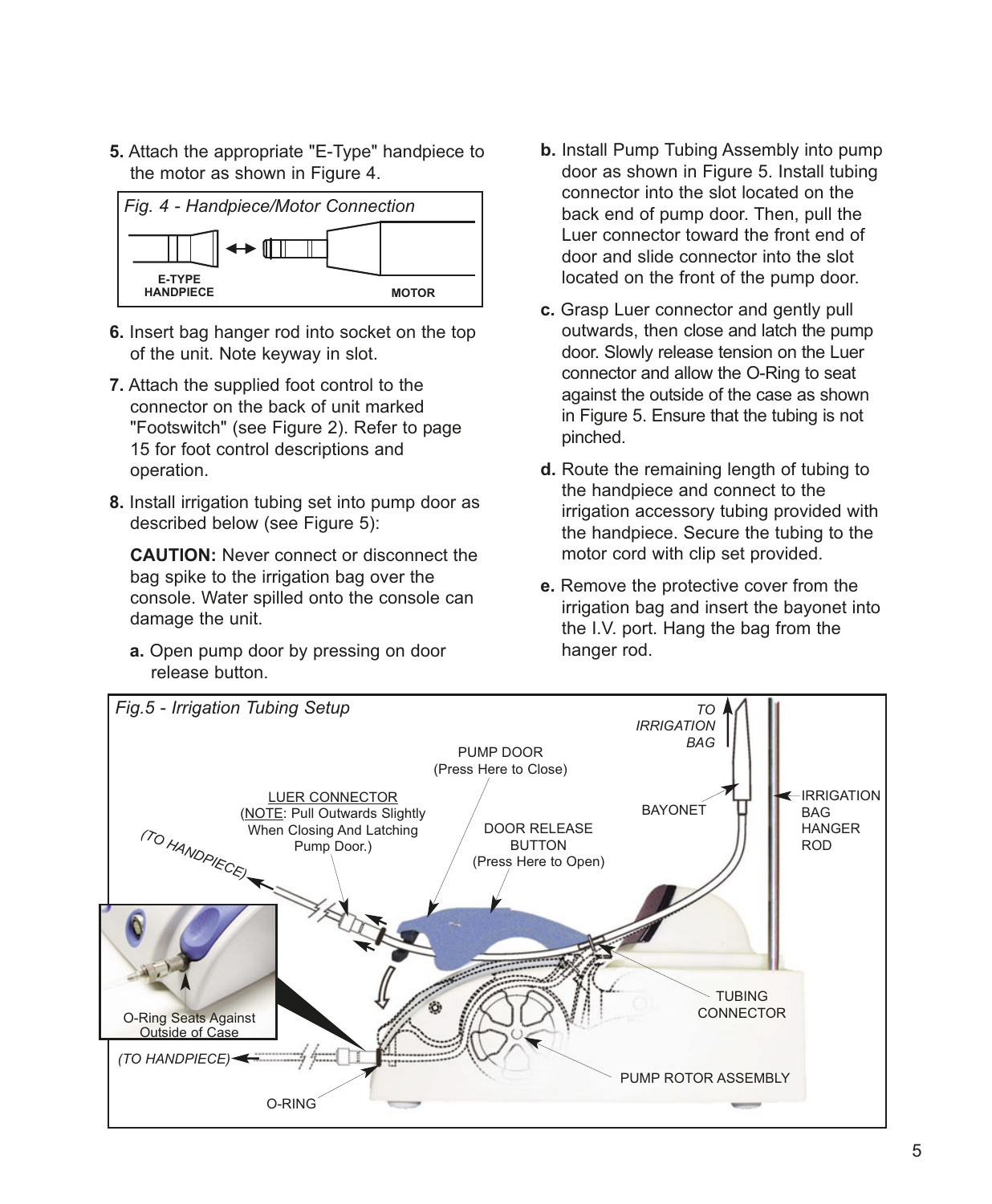## **CONTROL PANEL FUNCTIONS:**

### **1. Main Power Switch:**

Located on back of console (see Figure 2). Controls main power On/Off to the console. When first turned On, the System will allow the user to select either Mont Blanc, Impulsion, or AHP-85-SS type 20:1 handpiece settings:

| Select 20:1 Handpiece: |  |
|------------------------|--|
| 1>MontBlanc 2>Next     |  |
| 1>Impulsion 2>Next     |  |
| $1$ >AHP-85-SS 2>Next  |  |

Press Preset Button #1 to select or #2 to view next handpiece. The System will confirm the type of handpiece selected and then briefly display the software version and date. The System will then initialize with Implant Preset-1 active. **Note:** The System will only ask for the 20:1 handpiece selection above when: the unit is turned On for the first time; after factory settings are recalled; or after the unit is reprogrammed

WARNING Using a different handpiece than indicated on the with the memory card. Otherwise, the last settings used will initialize.

**2 Control Panel 'Standby' Button:**

*Turns control panel on/off. Reactivates System from Sleep Mode.* **a.** Press the Standby button to turn



console key pad and display On or Off. When console is turned On, display should light up and show the default startup screen. If the console was turned Off using the Standby button, press the Standby button again or press the foot pedal to wake up the System and return it to the last state used.

### **3 Calibration (CAL):**

*Activates the integrated program for calibrating the handpiece.*



**a.** Press and release CAL button. The System will run the selected handpiece through a series of calibration tests. Follow the prompts provided on the display (refer to paragraph 9, page 11 for complete calibration instructions).

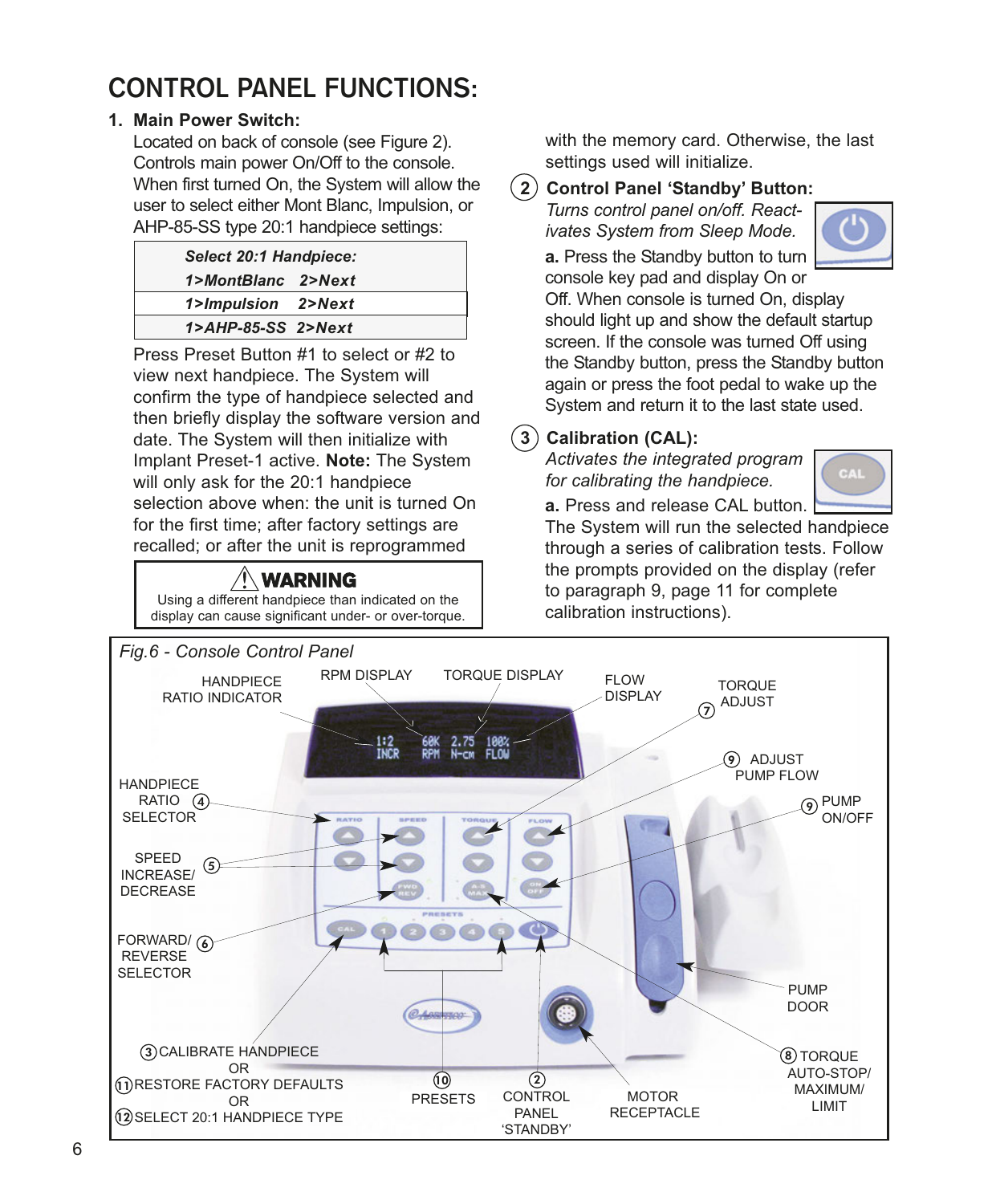### **4 Handpiece Ratio Selector:**

*Allows user to select ratio of handpiece. Ensures accurate display of speed and torque levels.*



**a.** Press the handpiece Ratio selector Up/Down buttons until the Handpiece Ratio Indicator matches the ratio indicated on the

handpiece being used. The available ratios are 1:5, 1:3, 1:2, 1:1, 20:1, and 8:1. The relative speed ranges with a 40K motor are shown in Figure 7.

| <b>SPEED RANGES</b><br>Fig.7         |                   |            |  |  |
|--------------------------------------|-------------------|------------|--|--|
| 1:5                                  | $5,000 - 200,000$ | <b>RPM</b> |  |  |
| 1:3                                  | 3,000 - 120,000   | <b>RPM</b> |  |  |
| 1:2                                  | $2,000 - 80,000$  | <b>RPM</b> |  |  |
| 1:1                                  | $1,000 - 40,000$  | <b>RPM</b> |  |  |
| 20:1                                 | $15 - 2,000$      | <b>RPM</b> |  |  |
| $8:1*$                               | $42 - 5,000$      | <b>RPM</b> |  |  |
| * 42 - 1.400 RPM if Endo ASR active. |                   |            |  |  |

**Note:** Handpiece ratio selection automatically determines which system Presets are used. When the 1:5, 1:3, 1:2, 1:1, and 20:1 ratios are selected, the system automatically switches the Presets to Implant operating parameters; when the 8:1 ratio is selected, the system automatically switches the Presets to Endodontic operating parameters.

**Note:** Prior to calibrating a handpiece on the System, the user must preselect the ratio of the handpiece via the Ratio Up/Down buttons. The System can then perform a "Free-Run" calibration on both increaser and reduction handpieces.

#### **5 Speed:**

*Allows user to select desired speed (RPM) for motor/handpiece.*



**a.** Press the Speed Up button to increase speed or the Speed Down button to decrease speed.

**Note:** For display accuracy, the Ratio Selector must match the ratio of the

handpiece being used.

#### **6 Forward/Reverse (FWD/REV)**: *Sets the rotational direction of the handpiece.*



**a.** The green LED next to the FWD/REV button illuminates when forward rotation is selected. The amber LED indicates reverse rotation. An audible beep will also indicate reverse rotation.

#### **7 Torque Adjustment:**

*Allows the user to select torque limits in Newton•centimeter increments or gram-centimeter increments, depending upon handpiece ratio selected.*



**a.** Press the Torque Adjustment Up/Down buttons until the

desired torque level is indicated on the Display. **Note:** This feature is not available when in "MAX" Mode - see paragraph  $(8)$ for details. **Note:** When using an Impulsion 20:1 Handpiece, the maximum available torque will be 32 N-cm when the Pump is ON, or 40 N-cm when the Pump is OFF. When using a Mont Blanc or AHP-85-SS 20:1 handpiece, the maximum available torque will always be 50 N-cm., regardless of pump setting.

**8 Torque Modes (A-S**/**MAX):** *Allows the user to select from*

*one of four torque control modes: Auto-Stop, Auto-Stop-Reverse, Maximum, or Torque Limiting, depending upon which handpiece ratio is selected.*

**a.** *Auto-Stop Torque Mode (20:1 and 1:1 handpiece ratios)* - The user can specify an Auto-Stop torque mode by depressing the Auto Stop (A-S/MAX) button until the green LED illuminates, then selecting the desired torque level via the Torque Up/Down buttons. The handpiece will stop operating one second after the Auto-Stop torque limit is reached. A warning tone will sound when the actual torque level reaches 75% of the specified Auto-Stop limit.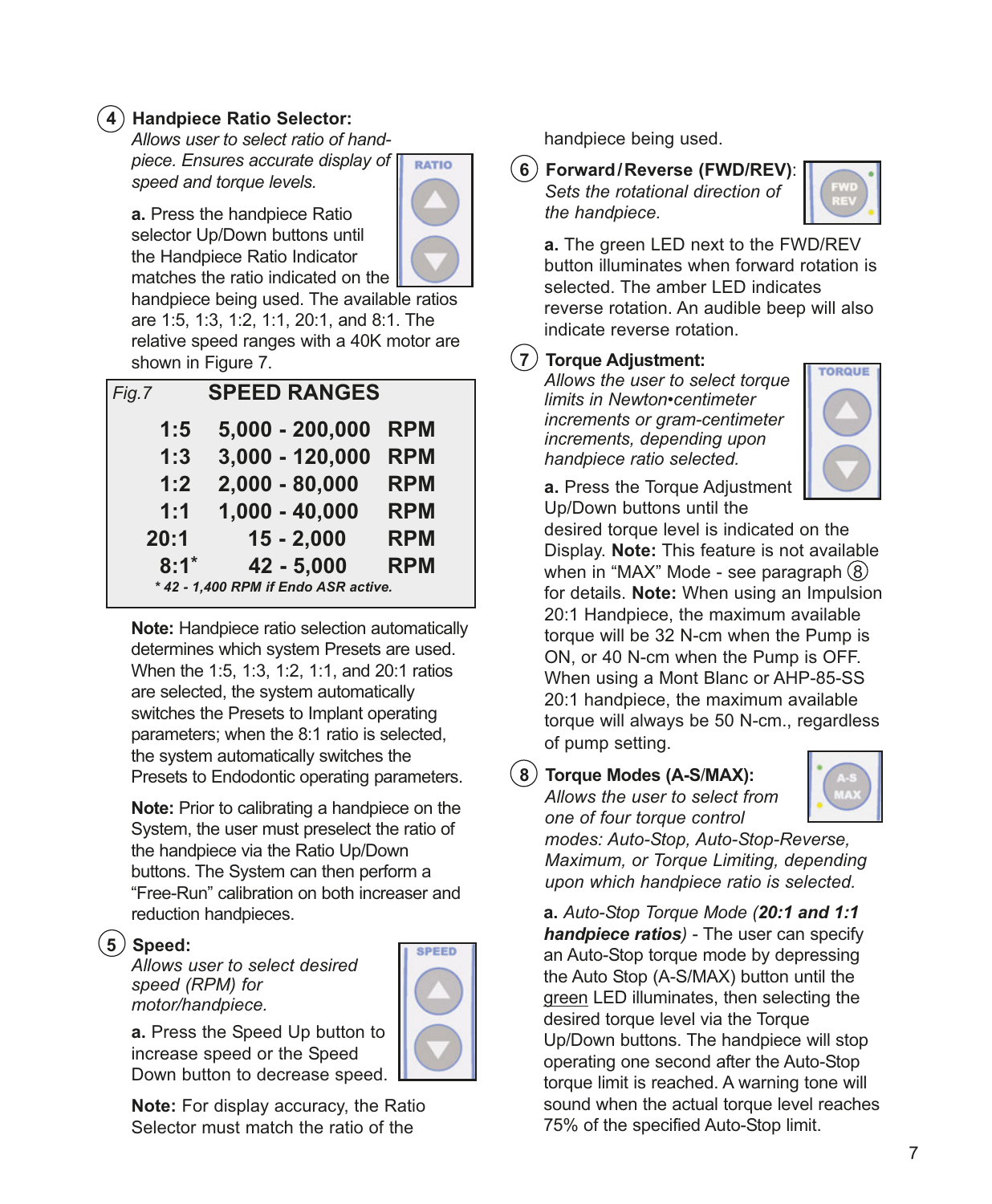## **CONTROL PANEL FUNCTIONS - Cont'd:**

**b.** *Auto-Stop-Reverse Torque Mode (8:1 handpiece ratio)* - The user can specify an Auto-Stop-Reverse torque mode by depressing the (A-S/MAX) button until the green LED illuminates, then selecting the desired torque level via the Torque Up/Down buttons. The System will automatically alternate between forward and reverse rotation in an attempt to free the instrument. Whenever the System is operating in this mode, "ASR" will be indicated on the Display directly below the Ratio Indicator.

**c.** *MAX Torque Mode (1:1, 20:1, and 8:1 handpiece ratios)* - Depressing the MAX (A-S/MAX) button until the amber LED illuminates will set the torque to its maximum level. The handpiece will only operate up to this specified torque level. No incremental adjustments are allowed when in "MAX" mode.

**NOTE:** MAX Mode is only available with 1:1 and reduction handpieces.

**d.** *Torque Limit Mode (Available with all handpiece ratios)*- Depressing the Torque Modes Button (A-S/MAX) until neither LED is lit will limit torque to the value set via the torque Up/Down buttons. The handpiece will slow down when a load greater than the torque limit is applied. Once the load is removed, the handpiece will return to target speed. The Torque Limit Mode is the only Mode available for increaser handpieces.

### **9 Irrigation Pump Controls (FLOW):**

*Allows user to turn pump On/Off and select Flow rate.*

**a.** Depress the pump On/Off button to activate/deactivate the pump. The green LED will illuminate when activated.



- **b.** Flow rate can be adjusted in 10% increments, from 10% to 100%, by pressing the Flow Up/Down buttons.
- **c.** Irrigant will flow when the footswitch is depressed.

**Note:**The irrigation pump can provide irrigant to the handpiece at a maximum flow rate of 140 ml/min.

**10 PRESETS 1 - 5:**

*(Note: Green LEDs indicate active Preset.)*

*Allows the user to store and quickly access up to*



*5 different configurations. Each preset can be reprogrammed by the user with different operating parameters. Green LEDs indicate which preset is active.*

**a.** For the **1:5, 1:3, 1:2, 1:1, and 20:1 ratio selections,** Preset buttons 1 - 5 are preprogrammed at the factory for the following **Implant** parameters:

### **Preset 1:**

- *1:2 Handpiece*
- *60,000 RPM, FWD*
- *1.67 N•cm Torque, Torque Limit*
- *Pump On, 100% Flow*

### **Preset 2:**

- *20:1 Handpiece*
- *1,200 RPM, FWD*
- *MAX Torque*
- *Pump On, 80% Flow*

### **Preset 3:**

- *20:1 Handpiece*
- *800 RPM, FWD*
- *MAX Torque*
- *Pump On, 80% Flow*

### **Preset 4:**

- *20:1 Handpiece*
- *15 RPM, FWD*
- *25 N•cm Torque, Auto Stop*
- *Pump On, 30% Flow*

### **Preset 5:**

- *20:1 Handpiece*
- *15 RPM, FWD*
- *32 N•cm Torque, Auto Stop*
- *Pump Off*
- **b.** For the **8:1 ratio selection,** Preset buttons 1 - 5 are preprogrammed with the following settings: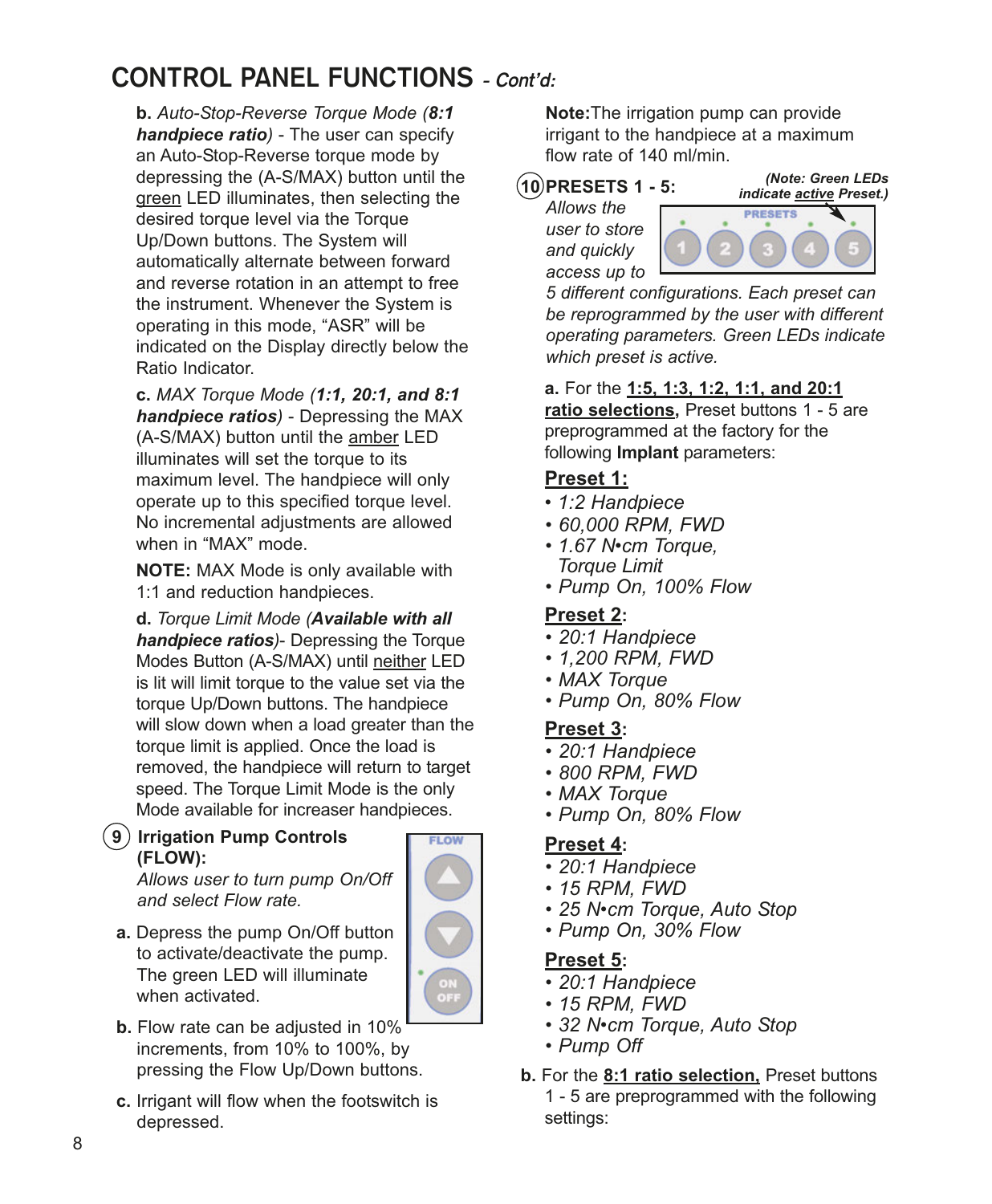### **Preset 1:**

- *8:1 Handpiece*
- *300 RPM, FWD*
- *700 g•cm Torque, Auto Stop Reverse*
- *Pump Off*

### **Preset 2:**

- *8:1 Handpiece*
- *300 RPM, FWD*
- *500 g•cm Torque, Auto Stop Reverse*
- *Pump Off*

### **Preset 3:**

- *8:1 Handpiece*
- *300 RPM, FWD*
- *300 g•cm Torque, Auto Stop Reverse*
- *Pump Off*

### **Preset 4:**

- *8:1 Handpiece*
- *500 RPM, FWD*
- *500 g•cm Torque, Auto Stop Reverse*
- *Pump Off*

### **Preset 5:**

- *8:1 Handpiece*
- *500 RPM, FWD*
- *300 g•cm Torque, Auto Stop Reverse*
- *Pump Off*

Press desired Preset button once to select; Hold button down to save new customized settings (refer to paragraph 12, page 13 for complete instructions on changing and saving Presets.)

### **11 Restoring Factory Defaults:**

*Allows user to restore the factory default settings to the System.*

**a.** Turn Main Power Switch on back of console to 'OFF' (O) position.

**b.** Wait two seconds for the Display and LEDs to turn off, then turn Power Switch back 'ON' (—). As the "Aseptico" startup

marquee scrolls across the Display, press and hold the Calibration (CAL) button.



**c.** The following prompt will be displayed:

*Recall Factory Setup? Press 1> Yes 3> No*

**1)** To restore factory defaults, press Preset Button #1 (Yes). The following prompt will then ask the user to confirm the recall:

*Are You Sure? Press 1> Yes 3> No*

To confirm the restore, press Preset Button #1, or, to abort the restore, press Preset Button #3. A beep will sound once the defaults are loaded into the System. The startup screen will then redisplay.

**2)** To keep all current or customized settings without loading the factory defaults, press Preset Button #3 (No). The System startup screen will redisplay.

*IMPORTANT: All user customized Presets will be lost whenever the above factory default settings are restored or whenever the unit has been reprogrammed with new software.*

### **12 Select 20:1 Handpiece Type:**

*Allows user to select the 20:1 handpiece used.*

**a.** Repeat Steps **11a** and **11b** above under **"Restoring Factory Defaults"**, then at Step **11c**, press Preset Button #3 **(No)** at the "Recall Factory Setup" prompt.

**b.** The following prompt will display:

|                       | Select 20:1 Handpiece: |  |  |
|-----------------------|------------------------|--|--|
| 1>MontBlanc 2>Next    |                        |  |  |
| 1>Impulsion 2>Next    |                        |  |  |
| $1$ >AHP-85-SS 2>Next |                        |  |  |

**1)** Press Preset Button #1 to select or #2 to view next handpiece. The System will then confirm the type of handpiece selected.

The System will briefly display the software version and date, then initialize with Implant Preset-1 active. **Note:** When a 20:1 handpiece is selected, the System display will indicate "MB" (Mont Blanc), "IMP" (Impulsion), or "SS" (AHP-85-SS) beneath the ratio.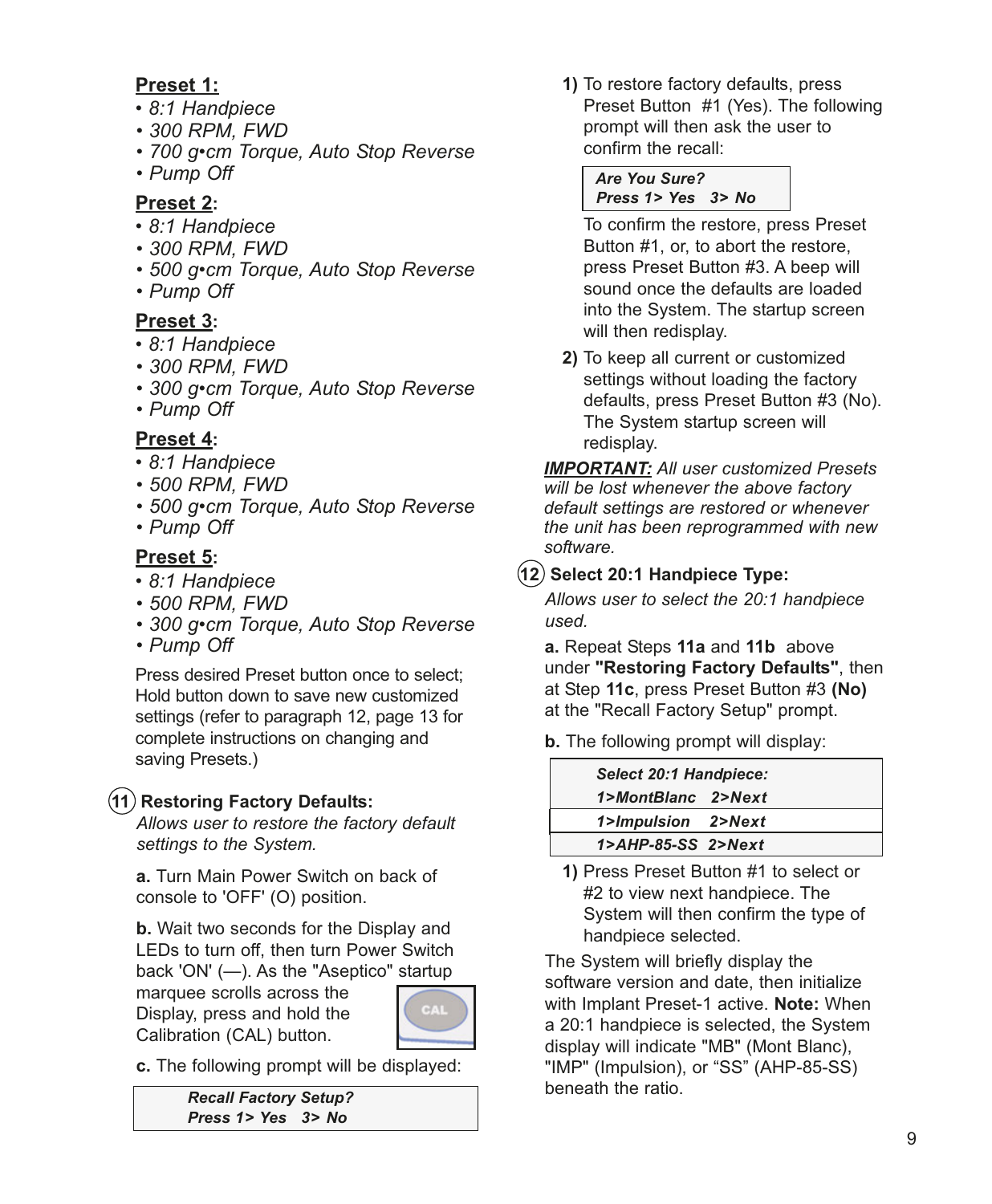## **OPERATION:**

**GETTING STARTED:** After the unit has been set up and the user has become familiar with the System's control panel functions, there are two different modes that can be used to begin operation:

- *Manual Mode* By default, the unit is always in manual mode. At any time, the user can adjust the torque, speed, irrigation flow, and other parameters, using the control panel keypad. *Refer to Manual Mode instructions on this page.*
- *Preset Mode* The System provides ten Presets, five in Implant Mode and five in Endodontic Mode, that can be used to quickly retrieve preferred operating settings. Selecting these Presets saves time when preparing for different procedures. *Refer to Presets on page 14.*

The system automatically switches between the **Implant** and **Endodontic** presets, depending upon which handpiece ratios are selected with the control panel "Ratio" buttons:

**a. Implant Mode -** The system uses these presets whenever the 1:5, 1:3, 1:2, 1:1, or 20:1 handpiece ratios are selected. A display prompt confirms the mode switch:

### *Entering Implant Mode Switching to Implant Mode*

**b. Endodontic Mode** - The system uses these presets whenever the 8:1 handpiece ratio is selected. A display prompt confirms the mode switch:

*Entering Endo Mode Switching to Endo Mode*

### Start-Up:

**1.** Turn the main power switch on the back of console to the 'ON' position. The display on the console will turn on and the default Start-Up Screen will be displayed for a few seconds. The Start-Up Screen displays the current software version of the unit. (This

version number will change with each software upgrade.) Following the Start-Up Screen display, the settings for Preset 1 will initialize and display when: the main power to the console is turned 'ON' for the first time, the software is updated, or the factory defaults are restored. Otherwise, the settings that were last used will initialize.

Depressing the blue Standby button on the keypad will enable/disable the "Standby" mode, which turns the display On/Off and places the unit into a temporary "Power Save" mode. Pressing the Standby button a second time or pressing the foot pedal will reactivate the unit. **NOTE:** The Preset LEDs blink consecutively when the unit is in Standby Mode.

### Manual Mode:

- **1.** Select the handpiece ratio that matches the handpiece being used. *For more information, refer to paragraph*  $(4)$ , page 7.
- **2.** Insert a file, bur, or drill into the handpiece.
- **3.** Calibrate the attached handpiece to ensure more precise measurements. *Refer to paragraph 9, page 11 for complete calibration instructions.*
- **4.** Set the desired speed (RPM) for the handpiece using the "SPEED" control buttons.
- **5.** Set the desired torque for the handpiece using the "TORQUE" control buttons:

**a.** *Auto-Stop and Auto-Stop Reverse Torque Modes* - When using the 20:1 or 1:1 ratio, the user can specify an Auto-Stop torque limit by depressing the Auto-Stop button (A-S/MAX) until the green LED illuminates, then selecting the desired torque level. The handpiece will stop operating one second after the user reaches the Auto-Stop torque limit. The handpiece will resume operation once the foot switch is released and reapplied.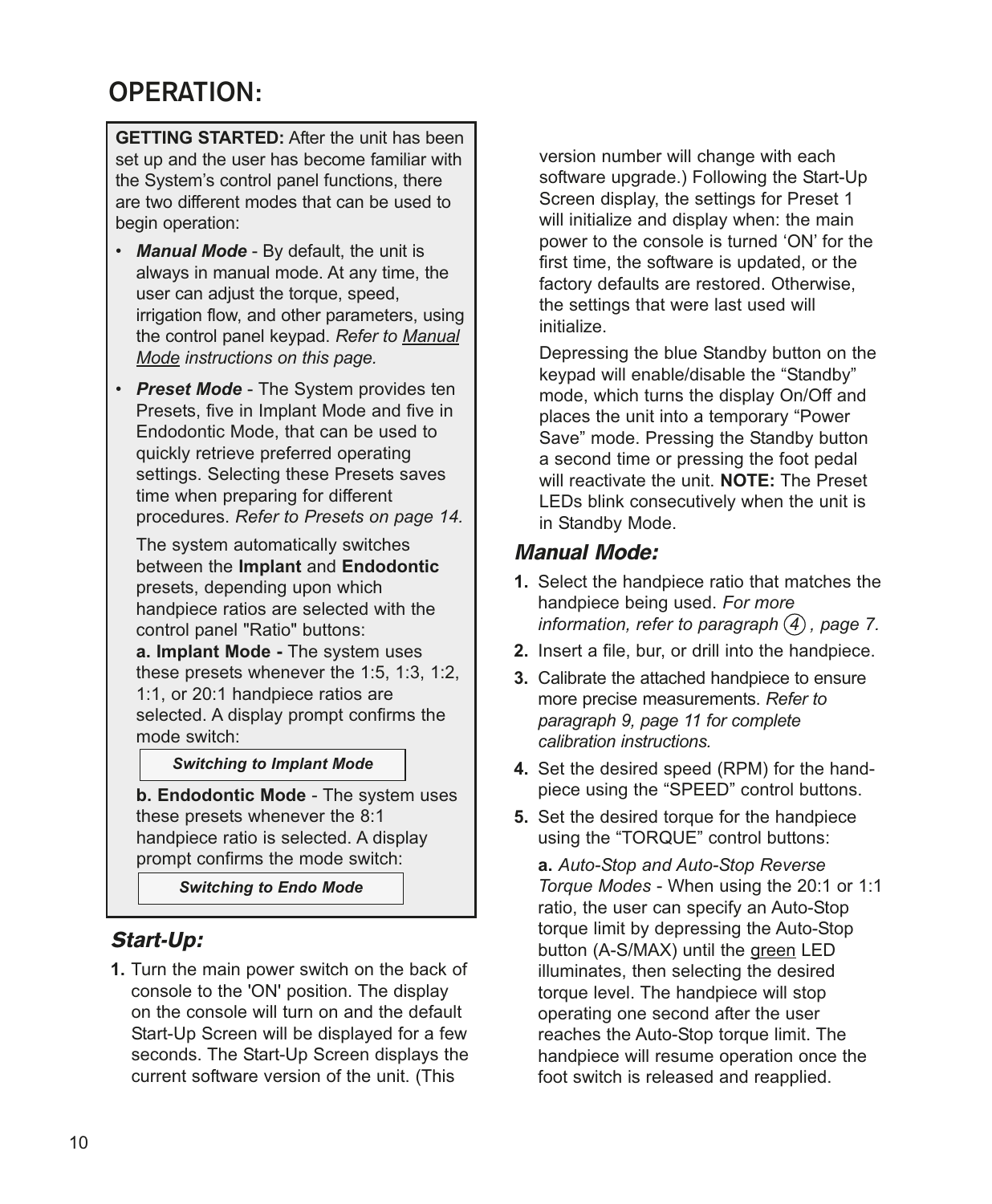When using the 8:1 (Endo) ratio, the user can specify an Auto-Stop-Reverse torque mode by depressing the (A-S/MAX) button until the green LED illuminates, then selecting the desired torque level via the Torque Up/Down buttons. The rotation of the handpiece will automatically alternate between forward and reverse in order to free the instrument when the selected torque is reached. Whenever the System is operating in this mode, "ASR" will be indicated on the Display directly below the Ratio Indicator. Auto-Stop-Reverse is the suggested mode for endodontic procedures.

In Implant Mode, torque warning tones warn the user when the handpiece torque level reaches 75% of the Auto-Stop limit. Auto-Stop is the suggested mode when tapping and threading implants.

**b.** *MAX Torque Mode* - When using the 1:1, 20:1, or 8:1 ratios, depressing the MAX (A-S/MAX) button until the amber LED illuminates will set the torque limit to its maximum level. The handpiece will only operate up to this manufacturer-specified torque level. The handpiece will stop and then restart once the load is removed. **CAUTION:** Because of the unrestrained torque characteristics inherent in MAX Torque Mode operation, it is recommended that MAX Mode be used only when doing an osteotomy. It is also recommended that the user perform a complete calibration of the handpiece before operating in MAX Mode and/or adhere to the torque recommendations of the handpiece manufacturer.

**c.** *Torque Limit Mode* - When using any of the five available ratios, depressing the Torque Modes (A-S/MAX) button until neither the green nor amber LED is lit will enable Torque Limiting. In this mode, the handpiece will only operate up to the torque limit set via the Torque Up/Down

buttons. The handpiece will slow down when a load greater than the torque limit is applied. Once the load is removed, the handpiece will return to target speed. This is the only Torque Mode available for increaser handpieces.

- **6.** Turn irrigation pump 'ON' (green LED illuminates) and select the irrigation flow rate for the handpiece using the "FLOW" Up/Down buttons (or press and hold the Teal colored pad on the variable-speed foot control).
- **7.** Select the desired forward or reverse direction for the handpiece using the "FWD/REV" button (or press the yellow pad on the variable-speed foot control). The green/amber LED will illuminate.
- **8.** Depress footswitch to activate the motor/ handpiece and irrigation pump. If using the On/Off footswitch or the variable-speed footswitch in ENDO Mode, releasing the footswitch will instantly stop the motor/ handpiece and pump. If using the variablespeed footswitch in IMPLANT Mode, the motor/handpiece speed will decrease gradually as the footswitch is slowly released and the pump will stop when fully released.
- **9. Calibration of Handpiece NOTE:** Because the mechanical condition of a handpiece can affect the efficiency of the handpiece/motor, it is recommended to routinely calibrate the handpiece, even if using the same handpiece, or whenever a handpiece is changed.

#### **"Free Run" Calibration:**

Performed on both increaser and reduction type handpieces. Follow the steps below to perform the "Free Run" calibration:

**a.** Preselect ratio of the handpiece, using the Ratio Up/Down buttons on the console keypad. **NOTE:** This step must be performed prior to calibrating each handpiece.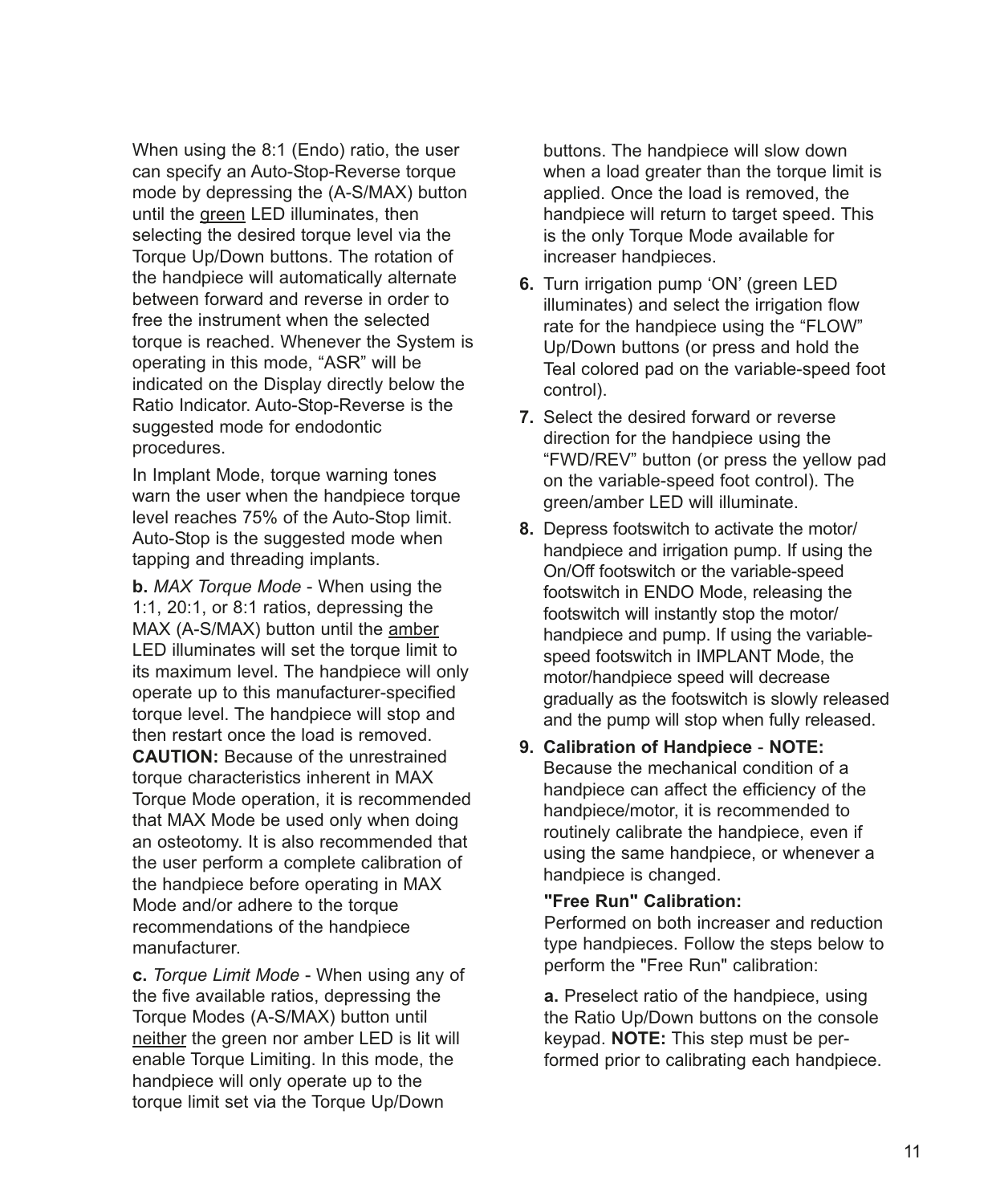## **OPERATION - Cont'd:**

**b.** Insert a file, bur, or drill into the handpiece.

**c.** Press and release the Calibration (CAL) button to activate the integrated "Free Run" Calibration program. Follow the prompts on the display:

#### *Add Handpiece To Motor Press 1> Next 3> Exit*

By pressing Preset Button #1, the System will automatically perform the "Free Run" Calibration test. **NOTE:** Pressing Preset Button #3 at any time during the calibration process will exit the procedure, however, no calibration settings will be saved into the System.

#### *Free Run In Progress Please Wait ...*

If the handpiece fails the "Free Run" test, the following message will be displayed:

> *Calibration Failed! Press 1> Retry 3> Exit*

Press Preset Button #1 to retry or Button #3 to exit the test. **NOTE:** Repeated failures can indicate a damaged or defective handpiece or motor - Exit test and inspect and/or repair handpiece/motor before next use.

If the handpiece passes the "Free Run" Calibration test, the following message will be displayed:

> *Calibration Successful! The Result is Saved*

This concludes Calibration testing.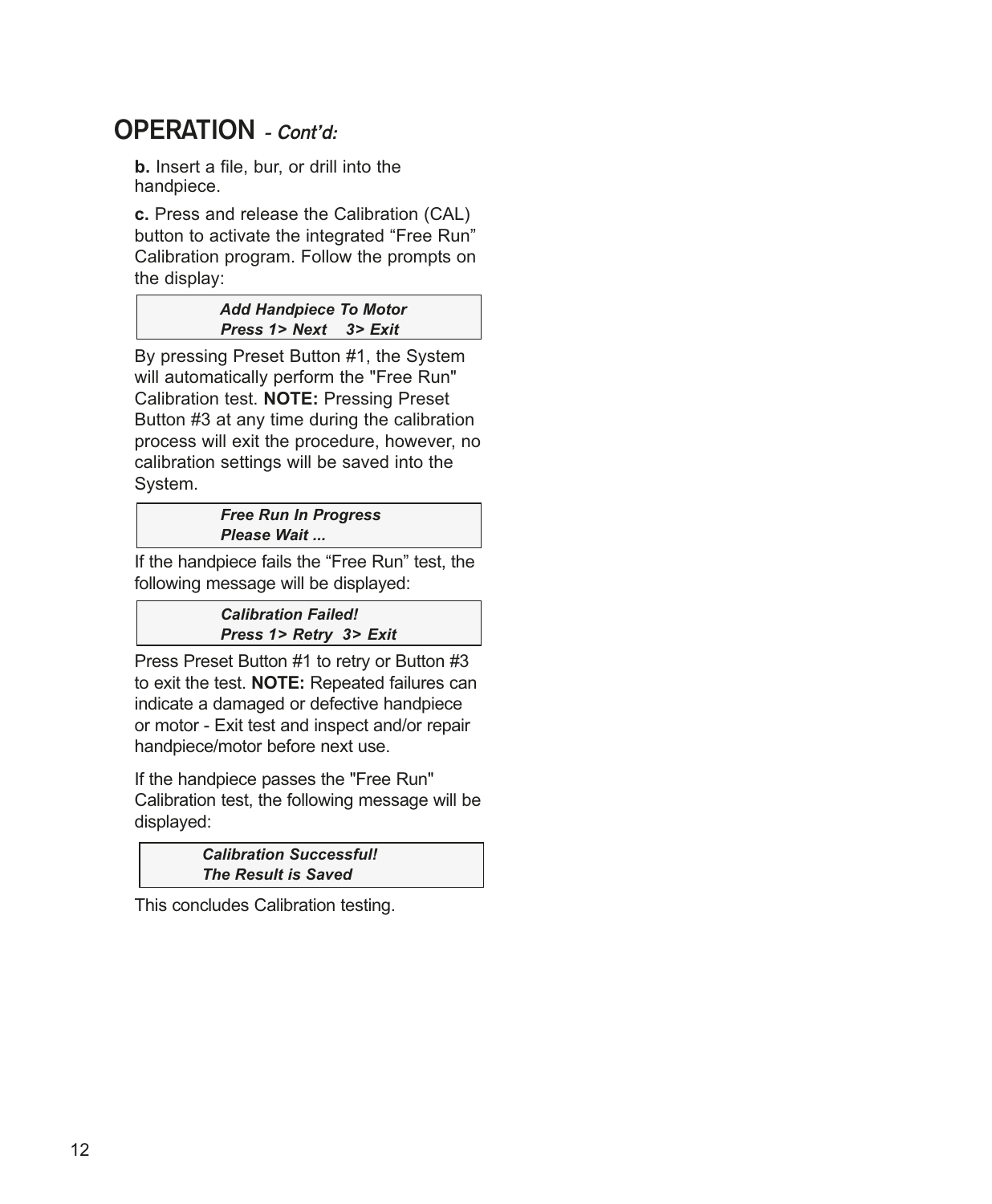## **OPERATION - Presets:**



The five preset memory buttons are preprogrammed at the factory with the default **Implant and Endodontic Presets** shown in Charts 1 & 2, on page 14.

#### **10.Selecting Preset Modes:**

The system automatically switches between the **Implant** and **Endodontic** Presets, depending upon which handpiece ratios are selected with the control panel "Ratio" buttons:

**a. Implant Presets -** The system uses Implant operating parameters whenever the 1:5, 1:3, 1:2, 1:1, or 20:1 handpiece ratios are used. A display prompt confirms the preset switch:

#### *Switching to Implant Mode*

**b. Endodontic Presets** - The system uses Endo operating parameters whenever the 8:1 handpiece ratio is used. A display prompt confirms the preset switch:

*Switching to Endo Mode*

#### **11.Activating the Preset:**

**a.** While in either Preset mode, press the desired preset button and the display will show the System operating parameters for that Preset. The LED located above the Preset button will illuminate, indicating which Preset is activated and ready to use.

#### **12.Changing Presets:**

All five Preset memory buttons can be changed by the user with new settings at any time, in either Preset mode. These

new settings will overwrite the existing settings, including the factory defaults.

#### **Step 1:**

*Adjust each of the Ratio, Speed, Torque, Flow, Rotation Direction, and Pump On/Off settings to the desired values via the control panel buttons (refer to Control Panel Function descriptions on pages 7 & 8).*

#### **Step 2:**

*Press and hold any of the Preset buttons #1 through #5, to save the new, modified settings into that particular button.* 

**a.** The following prompt will be displayed:

*Save To Preset (#)? Press 1> Yes 3> No*

**1)** To save the new values to that Preset, press Preset Button #1 (Yes). The following prompt then confirms that the settings were saved:

*Preset (#) Setting Saved*

**2)** To keep the original values and ignore the new settings, press Preset Button #3 (No). The screen will redisplay the original values.

*Repeat Steps 1 & 2 above to change settings in any of the other Presets.* 

**Important:** All factory default settings will be permanently overwritten when Presets are changed. To restore factory defaults, refer to instructions in paragraph 11 on page 9; to reprogram the unit with updated software, refer to instructions on page 17.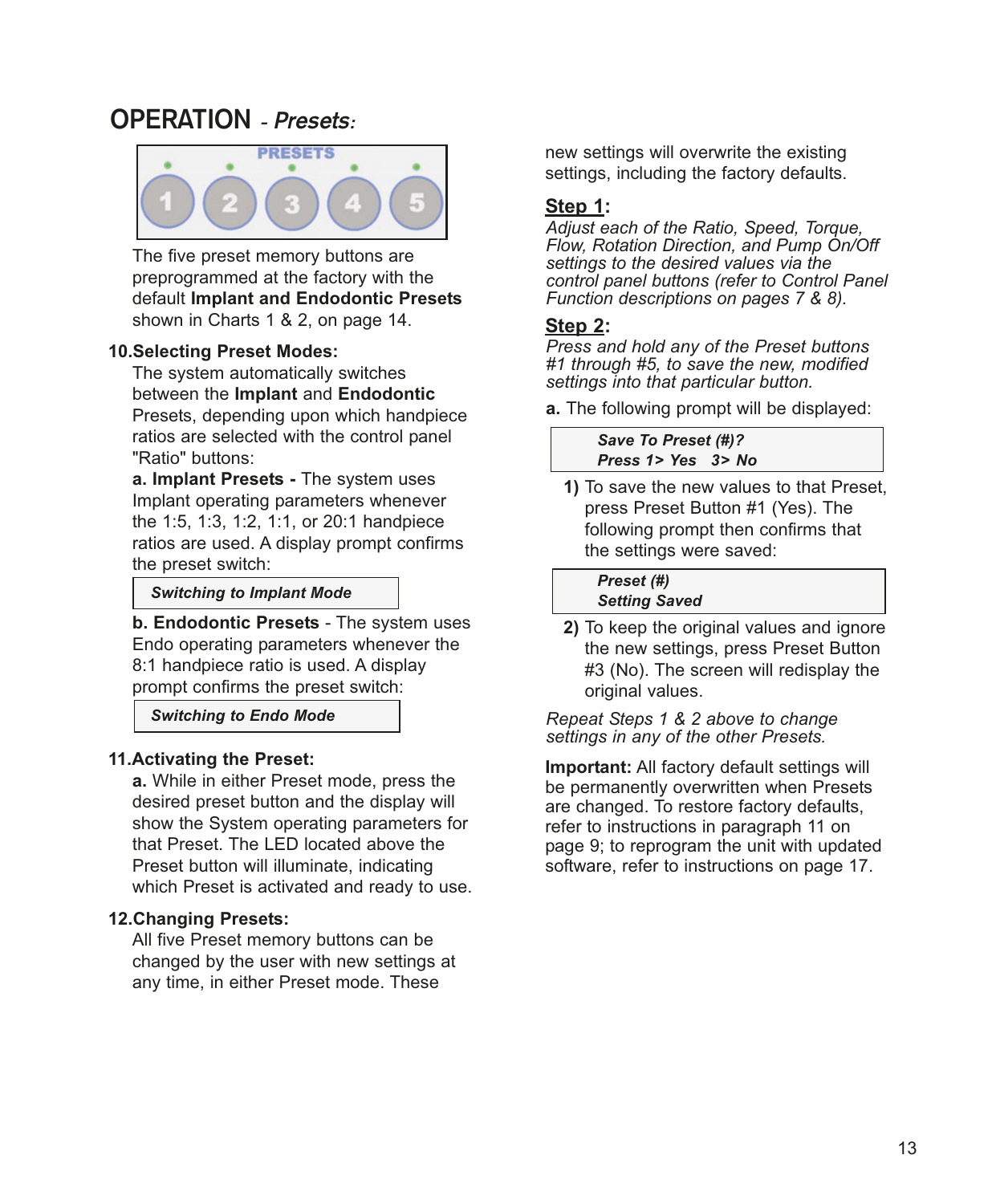|               |      | <b>PRESET RATIO SPEED (RPM) DIRECTION</b> |            | <b>TORQUE</b>           | <b>FLOW</b> |
|---------------|------|-------------------------------------------|------------|-------------------------|-------------|
|               | 1:2  | 60,000                                    | <b>FWD</b> | 1.67 N•cm, Torque Limit | 100%        |
| $\mathcal{P}$ | 20:1 | 1,200                                     | <b>FWD</b> | <b>MAX</b>              | 80%         |
| 3             | 20:1 | 800                                       | <b>FWD</b> | <b>MAX</b>              | 80%         |
|               | 20:1 | 15                                        | <b>FWD</b> | 25 N•cm, Auto Stop      | 30%         |
| 5             | 20:1 | 15                                        | <b>FWD</b> | 32 N•cm, Auto Stop      | Off         |

**Chart 1 - Implant Default Presets**

## **Chart 2 - Endodontic Default Presets**

|               |     | <b>PRESET RATIO SPEED (RPM) DIRECTION</b> |            | <b>TORQUE</b>               | <b>FLOW</b> |
|---------------|-----|-------------------------------------------|------------|-----------------------------|-------------|
|               | 8:1 | 300                                       | <b>FWD</b> | 700 g-cm, Auto Stop Reverse | Off         |
| $\mathcal{P}$ | 8:1 | 300                                       | <b>FWD</b> | 500 g-cm, Auto Stop Reverse | Off         |
| 3             | 8:1 | 300                                       | <b>FWD</b> | 300 g-cm, Auto Stop Reverse | Off         |
| 4             | 8:1 | 500                                       | <b>FWD</b> | 500 g-cm, Auto Stop Reverse | Off         |
| 5             | 8:1 | 500                                       | <b>FWD</b> | 300 g-cm, Auto Stop Reverse | Off         |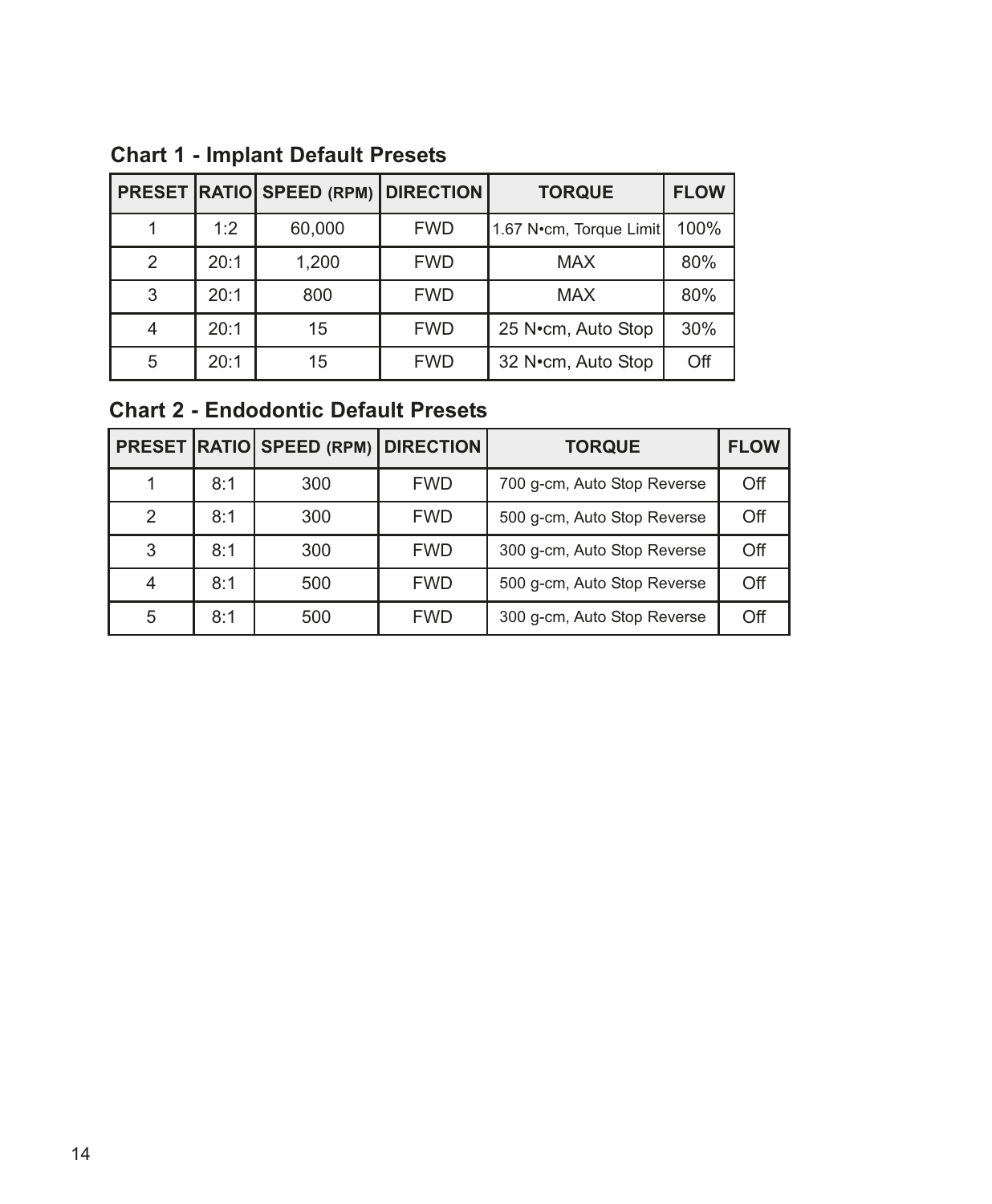## **VARIABLE-SPEED FOOT CONTROL OPERATION**

The AE-70V2 Variable-Speed Foot Control comes as standard equipment on the AEU-6000-70V System and as an option on the AEU-6000 System. The AE-70V2 can control motor speed, direction, torque, and turn the pump On/Off. It can also select presets.

### Installation:

**1.** Attach the Foot Control cable to the connector on the back of the Console (see Figure 8). Note keyway on connector. Turn locking sleeve clockwise to secure cable to connector. The AEU-6000-70V will automatically detect the Foot Control and allow dual functionality through either the Foot Control or key pad.



### Foot Pad Functions **(See Figure 9)**:

**2.** The '**M**' pad (Upper left - Yellow) performs the same function as the  $\ell$ Motor direction button on the console. Each press of the pad



changes the direction of motor rotation. When the Motor is in reverse, the reverse warning tone will sound.



- **3.** The '**T**' pad (Upper right Lavender) increases the current torque setting each time the pad is pressed, up to a maximum five times consecutively. When the pad is pressed the sixth time, the unit will cycle the torque back down to its first (lowest) setting. For example, in **Endo Mode,** repeated pressing of the pad will increase the torque from 40 g-cm, through the 60, 80, 100, 120, and 140 g-cm settings, then automatically recycle back to 40 when the pad is pressed the sixth time. (**NOTE:** In **Endo Mode**, torque is measured in g-cm; in **Implant Mode**, it is measured in N•cm. Actual incremental values are dependent upon handpiece ratio selected.)
- **4.** The '**P/S**' pad (Lower left Orange) cycles through System Presets 1 - 5. Each press of the pad selects the next Preset.

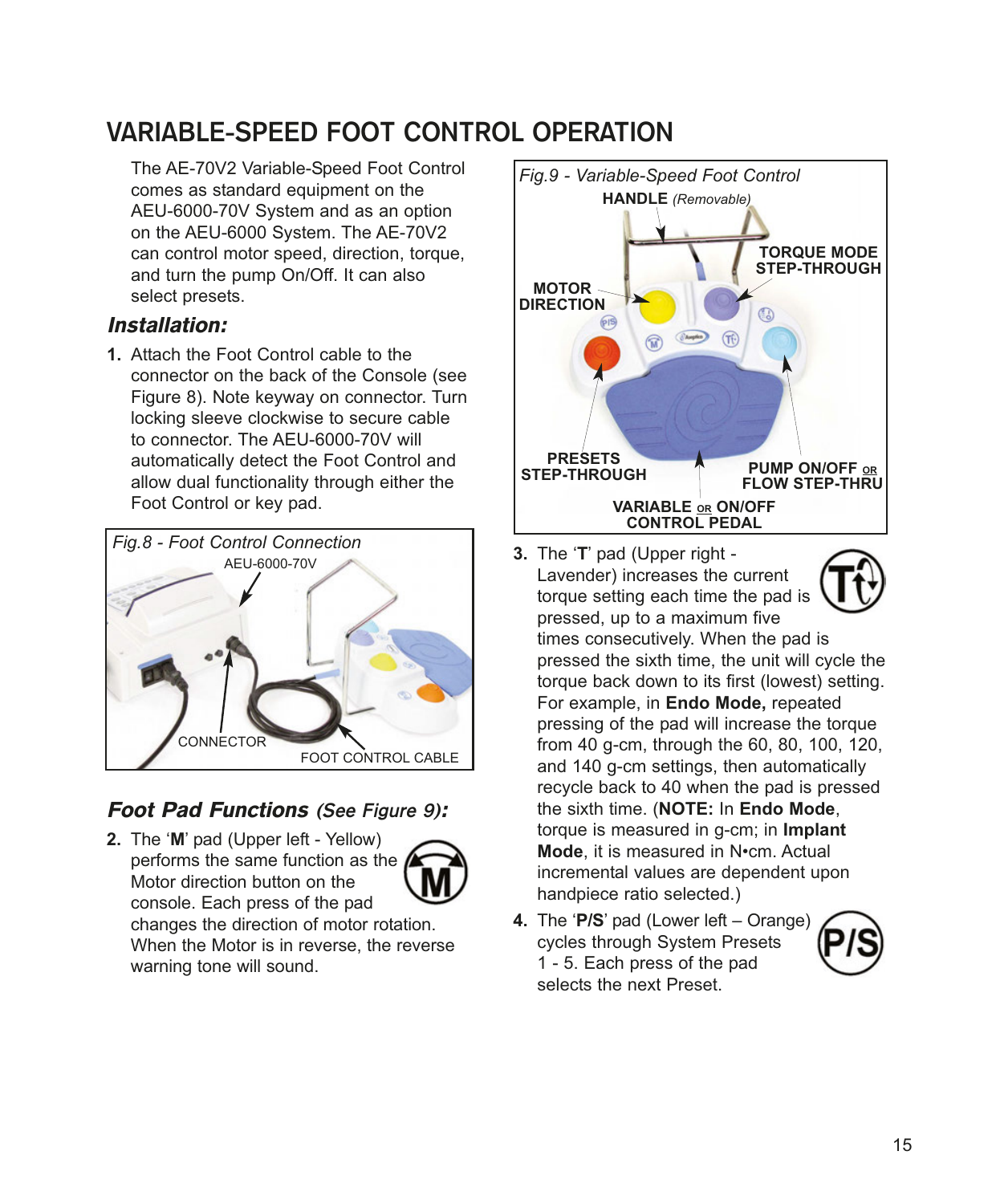- **5.** The **Pump On/Off** pad (Lower right – Teal) turns the pump On and Off, just like the console button. Press and release the pad to turn the pump On or Off (a beep will sound). To adjust pump flow, use either the Variable-Speed Foot Control or the Up/Down Control Panel Buttons. When adjusting flow with the Foot Control, press and hold Teal pad to cycle through the Flow settings in 10% increments, from 10% to 100%. A beep will sound with each incremental change.
- **6.** The center **Variable Pedal** operates in either 'Variable**'** or 'On/Off' Mode:

**a. Variable Mode** - Pedal automatically operates in this mode whenever the System is in **Implant Mode** (1:5, 1:3, 1:2, 1:1, and 20:1 handpiece ratios selected). Motor speed is proportional to how far the pedal is depressed. Depress pedal slowly to gradually increase speed; release slowly to gradually decrease speed.

**b. ON/OFF Mode** - Pedal automatically operates in this mode whenever the System is in **Endo Mode** (8:1 handpiece ratio selected). The motor runs only at 'set' speed. Foot pedal will switch the motor 'On/Off' when depressed/released approximately halfway.

**NOTE:** The **Variable Pedal** can also be used to reactivate the System from Standby mode. Press the pedal briefly to wake up the System and return it to the last state used.

### Handle Installation/Removal:

**7.** The Foot Control Handle may be installed to allow the user to reposition or move the Foot Control more easily.

**a.** Grasp vertical guide rods and carefully push handle straight into base (see Figure 10). To remove, pull rods straight out.

*Fig.10 - Handle Installation/Removal*

### **AE-7PM FOOT CONTROL (AEU-6000 only)**



The AE-7PM Foot Control is provided as standard equipment on the AEU-6000 System. The AE-7PM is used to turn the motor and pump (when activated) On/Off. The AE-70V2 Variable-Speed Foot Control is available on the AEU-6000 System as an option.

### AE-7PM Installation:

Attach the Foot Control cable to the connector on the back of the Console. Note keyway on connector. Turn locking sleeve clockwise to secure cable to connector.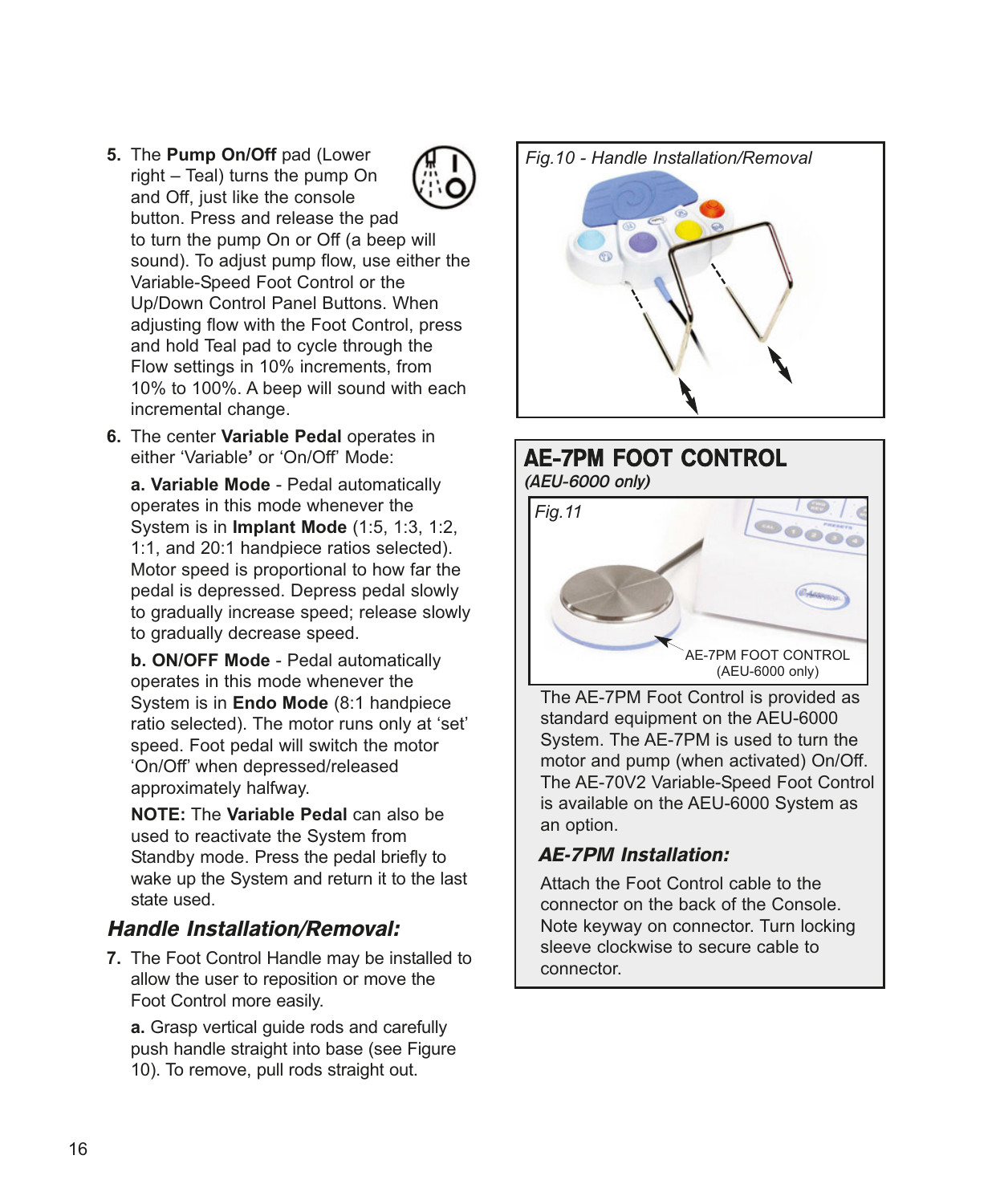## **REPROGRAMMING THE UNIT**



The System has the ability to load software updates and enhance the functionality of the System. A card slot, labeled "Memory Card Port", is provided on the back of the unit (see Figure 12). This Port accepts memory cards very similar to those used in common consumer devices. These cards, available from Aseptico, enable a user to update software or replace existing software that might have been accidentally erased or corrupted. Contact Aseptico for more information on card usage and availability. To reprogram a unit, follow the Steps below:

### Programming Steps:

- **1.** Turn 'Off' the Main Power Switch on the back panel.
- **2.** Grasp the right-hand end of the rubber dust cover for the Memory Card Port and pry open the cover to expose the card slot.
- **3.** Insert the new memory card in the slot with label facing upward (card terminals should face downward). Carefully and slowly press card inward until a 'click' is felt. Release card.
- **4.** Turn the Main Power Switch (on the back panel) 'On'.

**5.** The Display will show the following message:

**Memory Card Detected. Re-program? 1> Yes 3> No**

- Press the Preset '1' key (Yes) on the Control Panel.
- **6.** The Display will then show the following message:

**Presets Will Be Erased! Continue? 1> Yes 3> No**

- Press the Preset '1' key (Yes) on the Control Panel.
- **7.** The Display will show the following message:

#### **Programming...**

- A status bar will indicate the progress of the programming.
- **8.** When the programming is complete, the Display will show the following message:

**Programming Successful. Eject Card.**

- Press the card inward slightly, then release it to eject it. When the card is ejected, the System will reset with normal power-up screen displayed.
- **9.** Remove the memory card and store it in a safe place. Close the rubber dust cover on the Memory Card Port.

In the event that the programming procedure is interrupted, the unit will display the following message:

**Programming Failed**

Then:

#### **Console Software Error. Re-program unit.**

Re-start the programming procedure from Step #1 (Remember to turn main power 'Off' before reprogramming).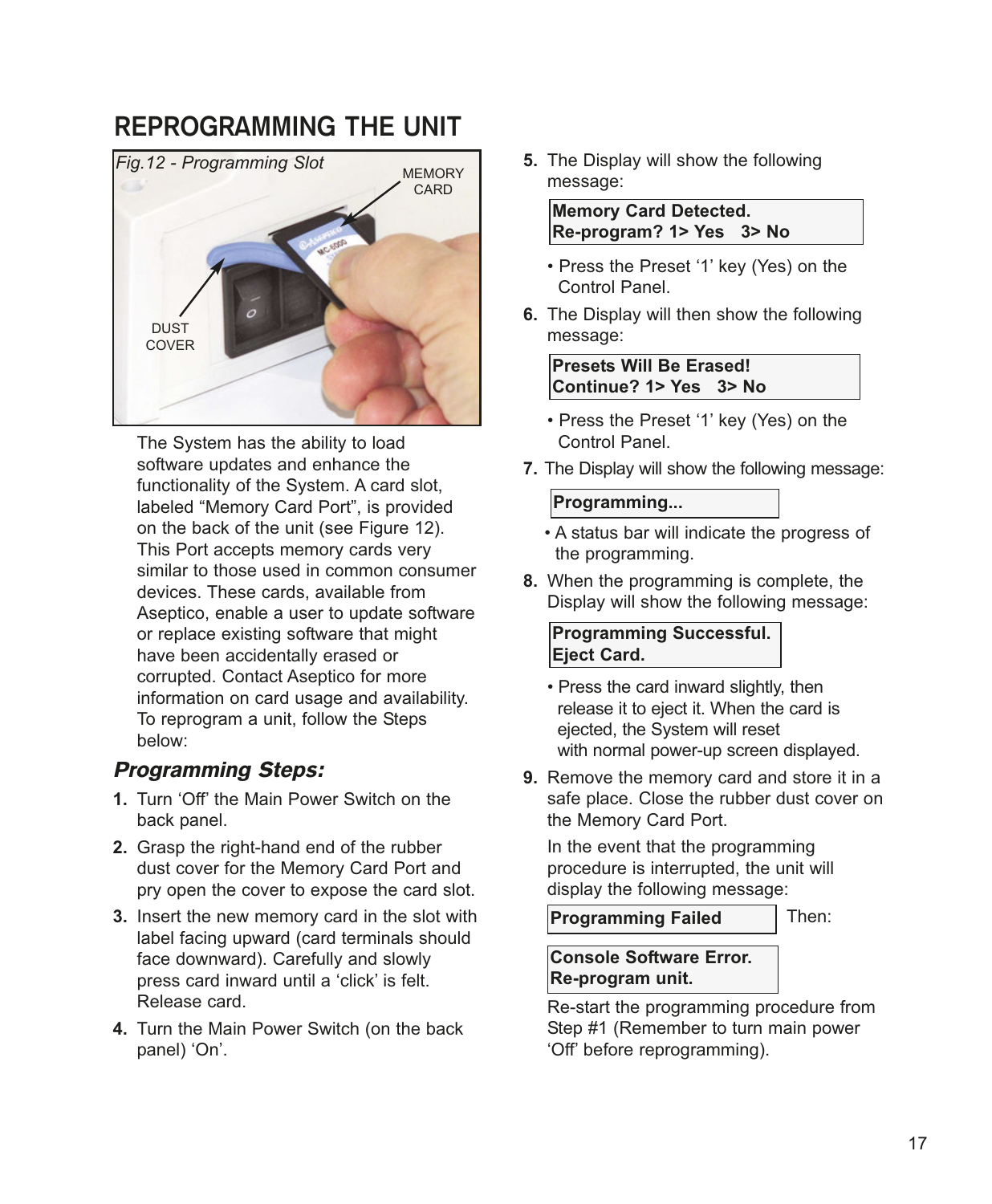## **STERILIZATION:**



**WARNING** - Sterilize the motor between each patient use.

**WARNING** - Use of a sterilization method or temperatures other than what are prescribed may damage the motor or present a risk of cross-contamination between patients.

**CAUTION** - Do not soak or submerge the motor in any liquid.

#### **STERILIZATION PROCEDURE:**

#### **Pre-clean**

**1)** Brush off any visible signs of debris from the motor and cord.

**2)** Thoroughly clean the device with a moist cloth or towel to remove any remaining signs of debris.

#### **Sterilize**

**3)** Select one of the three following sterilization methods (A. B. or C.):

**Wrapped Sterilization** – Place in an appropriately sized sterilization pouch and seal it.

**A. Standard autoclaving (Gravity displacement method) Time:** 15 min **Temperature:** 132° C (270° F) **Dry time:** 30 minutes

**B. Pre-vacuum (dynamic-air-removal) Time:** 4 minutes **Temperature:** 132° C (270° F) **Dry time:** 40 minutes

**Flash Sterilization** – For immediate use only.

**C**. **Unwrapped standard autoclaving (Gravity displacement method) Time:** 10 minutes **Temperature:** 132° C (270° F) No dry time is required for flash sterilization.

#### **Motor & Cord Assembly:**

The entire AE-230M-40 motor and cord assembly is fully autoclavable. Loosely coil the motor cord when autoclaving. Avoid sharply bending the cord when autoclaving.



**NOTE:** Call Aseptico Inc. at 1-800-426-5913 for any questions or clarifications on this sterilization procedure.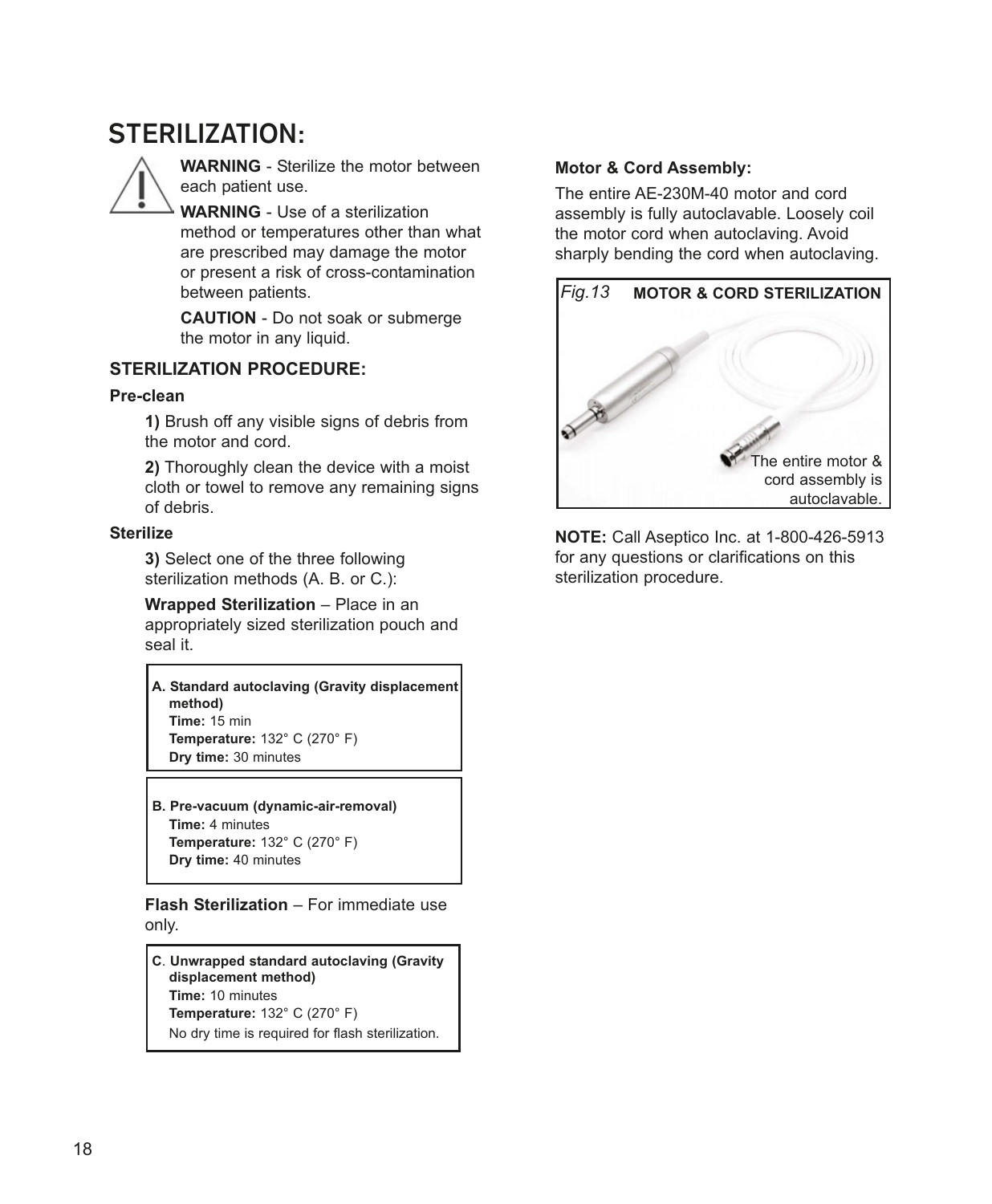## **MAINTENANCE & CLEANING:**

**HANDPIECES** - Thorough cleaning and lubrication of handpieces after each use and before sterilization is very important to ensure proper operation and service life of the handpiece. Follow the instructions provided with the handpiece for complete maintenance instructions.

## **MOTOR** - **IMPORTANT!** Protect

motor from excess oil draining from handpiece. After lubricating and before autoclaving, stand handpiece by its base on a paper towel and allow excess oil to drain (see Figure 14).



## WARNING

- Do not attempt to disassemble the motor or motor connector.
- Do not oil or lubricate the motor.
- Do not attach a handpiece to the motor while the motor is running.
- Do not bend motor cord sharply.
- The motor is sensitive to shock. Do not drop or impact motor against a hard surface.

Failure to comply with any of the above instructions may void your warranty.

**CONSOLE** - The exterior of the console may be cleaned by wiping with a soft cloth moistened with a mild detergent or a 1:10 bleach solution (1 part household bleach to 10 parts water).

**CAUTION:** Use of other cleaning or disinfecting solutions may damage the console and may void the warranty.

**SILICONE WATER LINES** - The silicone water lines used for the pump are fully autoclavable:

**Pre-Cleaning:** Before sterilization, run clean water through the tubing for 30 seconds to expel any stagnant water. **NOTE:** Do not use disinfectants on the tubing set. Bacteria and viruses will be neutralized during sterilization.

**Sterilization:** Sterilize tubing at 132º C (270º F) for 10 minutes.

**FOOT CONTROL** - The exterior of the foot control may be cleaned by wiping with a soft cloth moistened with mild detergent or disinfecting solution. When cleaning, remove handle from foot control and wipe clean with disinfectant, then reinstall handle.

## **SPECIFICATIONS:**

Console Dimensions: 8.6"W x 9.2"L x 4.8"H (22 cm x 23 cm x 12 cm) Console Weight: 3.9 lbs (1.8 kg) Power: 100-240V  $\sim$ 1.0 - 0.6 A 50-60 HZ Fuses: 1.6A, 250V, Slo Blow Type Duty Cycle: 16.7%

NOTE: The appliance inlet is the mains disconnect means.

Environmental Conditions:

Operating Temperature 10 to 28°C (50 to 82.4°F) Transportation & Storage Temperature -20 to 60°C (-4 to 140°F) Relative Humidity 10 to 90% non-condensing

Altitude 0 to 3048 meters (0 to 10,000 feet)

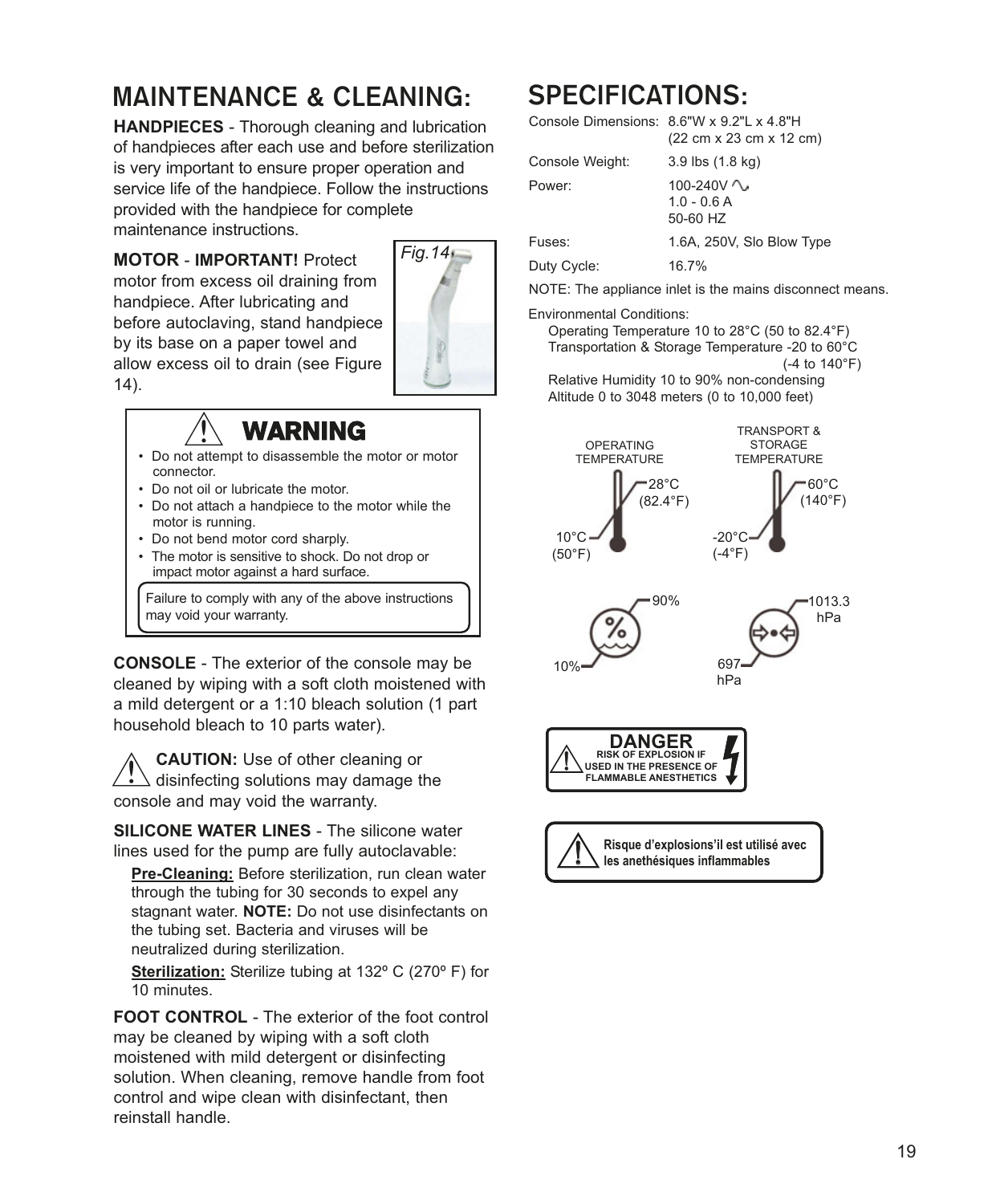## **TROUBLESHOOTING:**

| Problem:                                                       | Correction:                                                                                                                                                                                                                                |
|----------------------------------------------------------------|--------------------------------------------------------------------------------------------------------------------------------------------------------------------------------------------------------------------------------------------|
| Console does not light when on:                                | • Check console to power connection.<br>. If Preset LEDs are blinking, press Standby button on Control Panel to exit<br>Sleep Mode.<br>• Check fuse. If blown, replace with 1.6A/250V slo-blow fuse.                                       |
| Console lights when turned on, but<br>handpiece does not turn: | • Check motor plug connection.<br>• Check foot switch connection.<br>• Depress foot switch.<br>• Increase RPM<br>• Increase Torque setting<br>• Check that bur/file/drill is properly seated in the handpiece and the collet is<br>closed. |
| No water flow from pump to handpiece:                          | • Check that pump is on and flow level is sufficient.<br>• Check that water container seal is completely punctured.<br>• Make sure the irrigation tubing is properly installed in pump door and flow is in<br>the correct direction.       |
| Motor slowing down or sluggish:                                | • Check for dirty, under-lubricated handpiece.<br>• Check if handpiece lubricant is draining into motor. After lubricating and before<br>autoclaving, stand handpiece on its base to let excess lubricant drain out.                       |
| Improper display:                                              | • Verify that ratio setting matches handpiece ratio.<br>. Turn power switch off, wait 5 seconds, then turn back on to reset.                                                                                                               |
| Irrigation Tube Leaks:                                         | • Replace worn tube section located under the pump door with a new section<br>from the extra tube set provided with this system.                                                                                                           |
| Cannot remove motor/cord from unit:                            | • Grasp the strain relief directly behind the cord connector and gently push<br>inward. Then, grasp the connector body near the red dot and pull the<br>connector straight out of the motor receptacle.                                    |

## **CHANGING THE FUSE:**



Turn the power off and unplug the unit before following the steps below.

- **1.** Remove the Fuse Holder from the Power Inlet connector (see Figure 15).
- **2.** Replace the fuses in the Fuse holder.

#### **Replacement Fuses:** 1.6A, 250V slo-blow fuse (Fuse size: 5 x 20mm)

**3.** Reinstall the Fuse Holder.

**NOTE:** The AEU-6000-70V & AEU-6000 feature auto-sensing, global voltage compatibility. The fuse indicated is correct for 100V-240V 50/60 Hz line voltage.

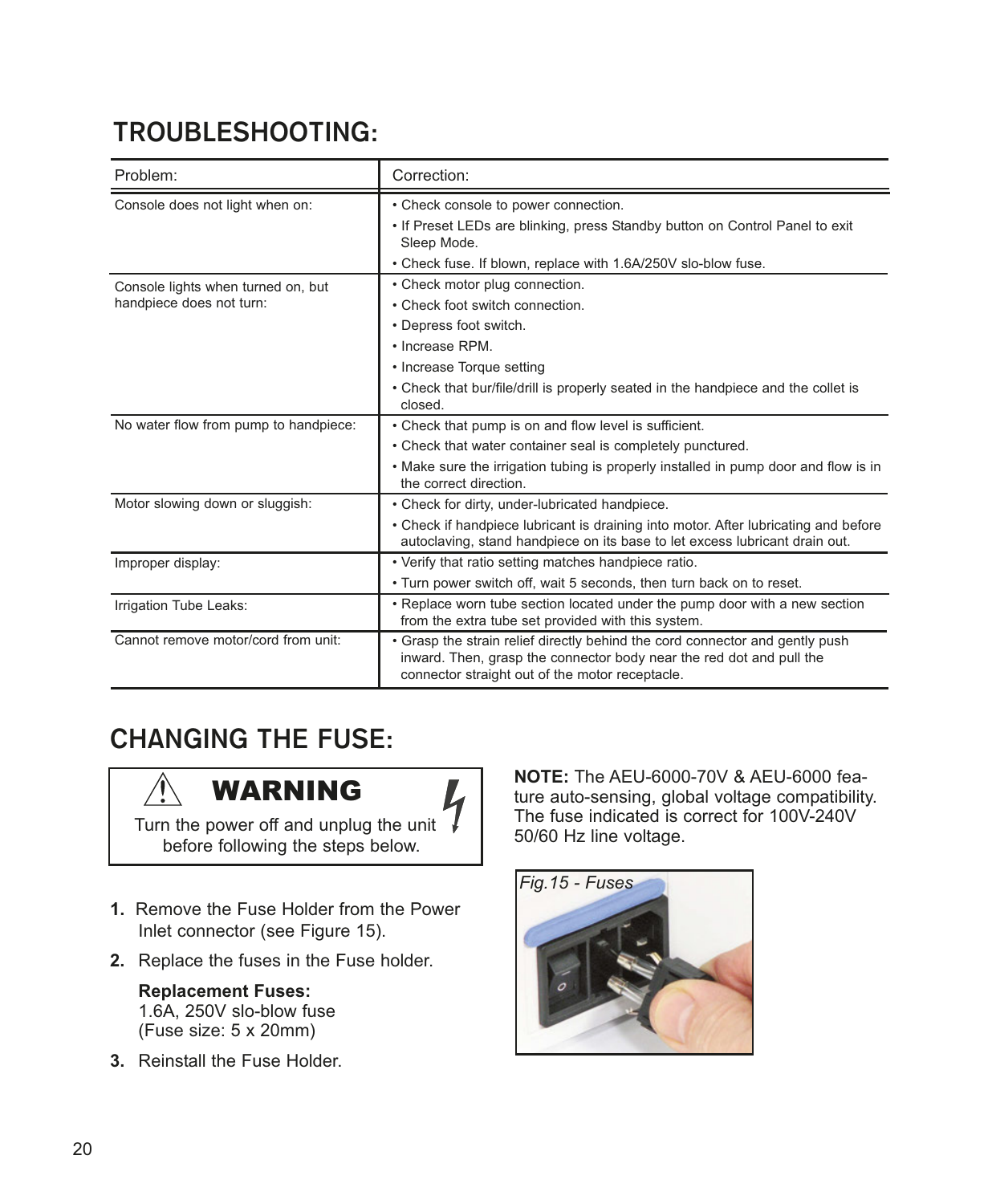## **SYMBOL DEFINITIONS:**

|                         | <b>Consult Instructions For Use</b> | EC<br><b>REP</b> | Authorized European<br>Representative      |
|-------------------------|-------------------------------------|------------------|--------------------------------------------|
|                         | Type B Equipment                    |                  | Standby Switch                             |
|                         | Footswitch                          |                  | Dangerous Voltage                          |
|                         | Do Not Throw Into Trash             |                  | Alternating current                        |
|                         | Manufacturer                        | IPX1             | Protection Against Dripping Water          |
| 250V<br>SLO-BLO<br>1.6A | <b>Fuse Rating</b>                  |                  | Protective Earth (Ground)                  |
|                         | <b>Motor Direction</b>              |                  | Preset Step Through                        |
|                         | Torque Step Through                 |                  | Pump On/Off                                |
|                         | Temperature Limitation              |                  | Atmospheric Pressure Limitation            |
| <b>REF</b>              | Part Number                         |                  | <b>Humidity Limitation</b>                 |
| SΝ                      | Serial Number                       |                  | Caution, consult<br>accompanying documents |
|                         |                                     | $132^{\circ}$ C  | Sterilize At 132°C (270°F)                 |